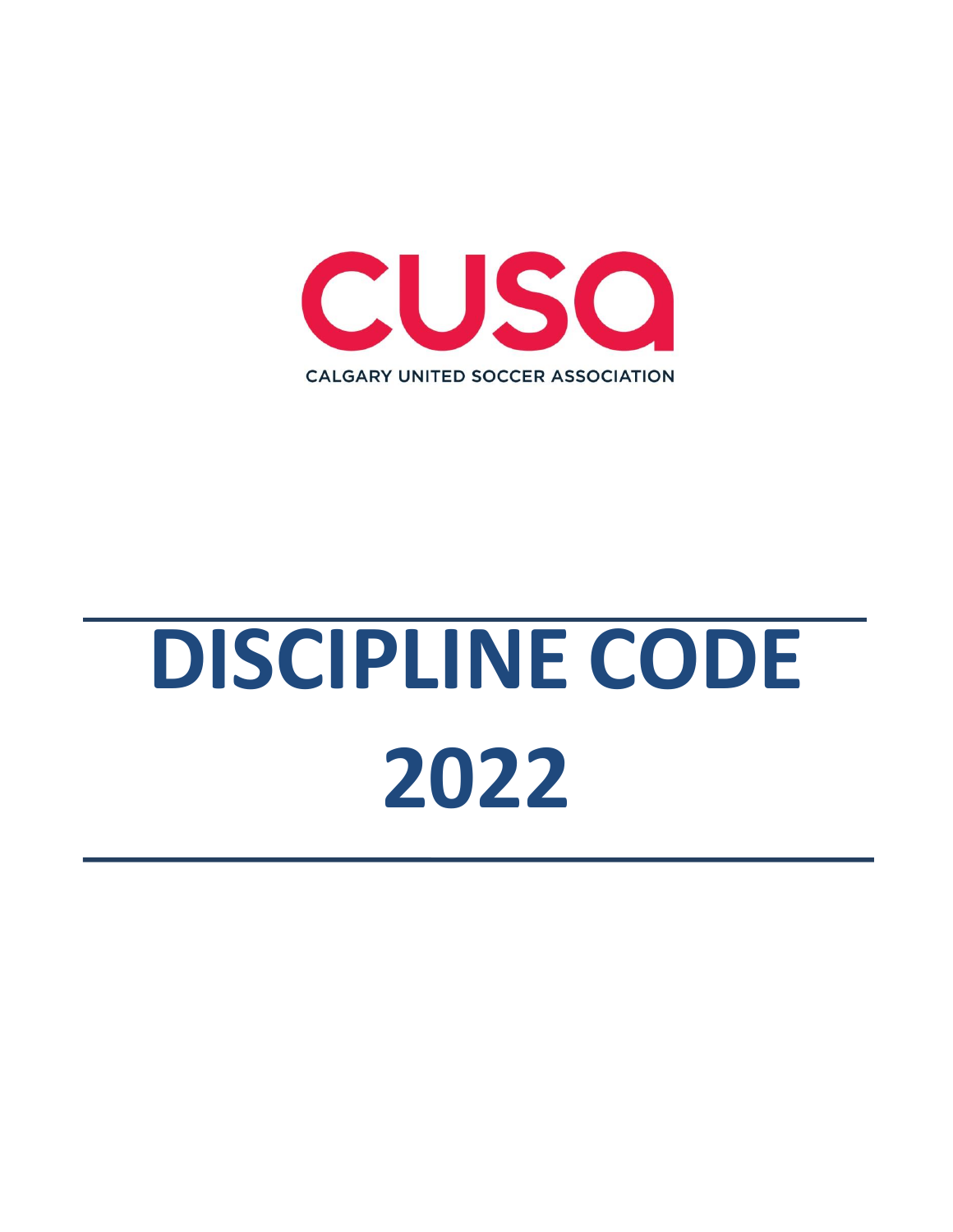

# **Table of Contents**

| <b>PART I</b> |  |
|---------------|--|
|               |  |
|               |  |
|               |  |
|               |  |
|               |  |
|               |  |
|               |  |
|               |  |
|               |  |
|               |  |
|               |  |
|               |  |
|               |  |
|               |  |
|               |  |
|               |  |
|               |  |
|               |  |
|               |  |
|               |  |
|               |  |
|               |  |
|               |  |
|               |  |
|               |  |
|               |  |
|               |  |
|               |  |
|               |  |
|               |  |
|               |  |
|               |  |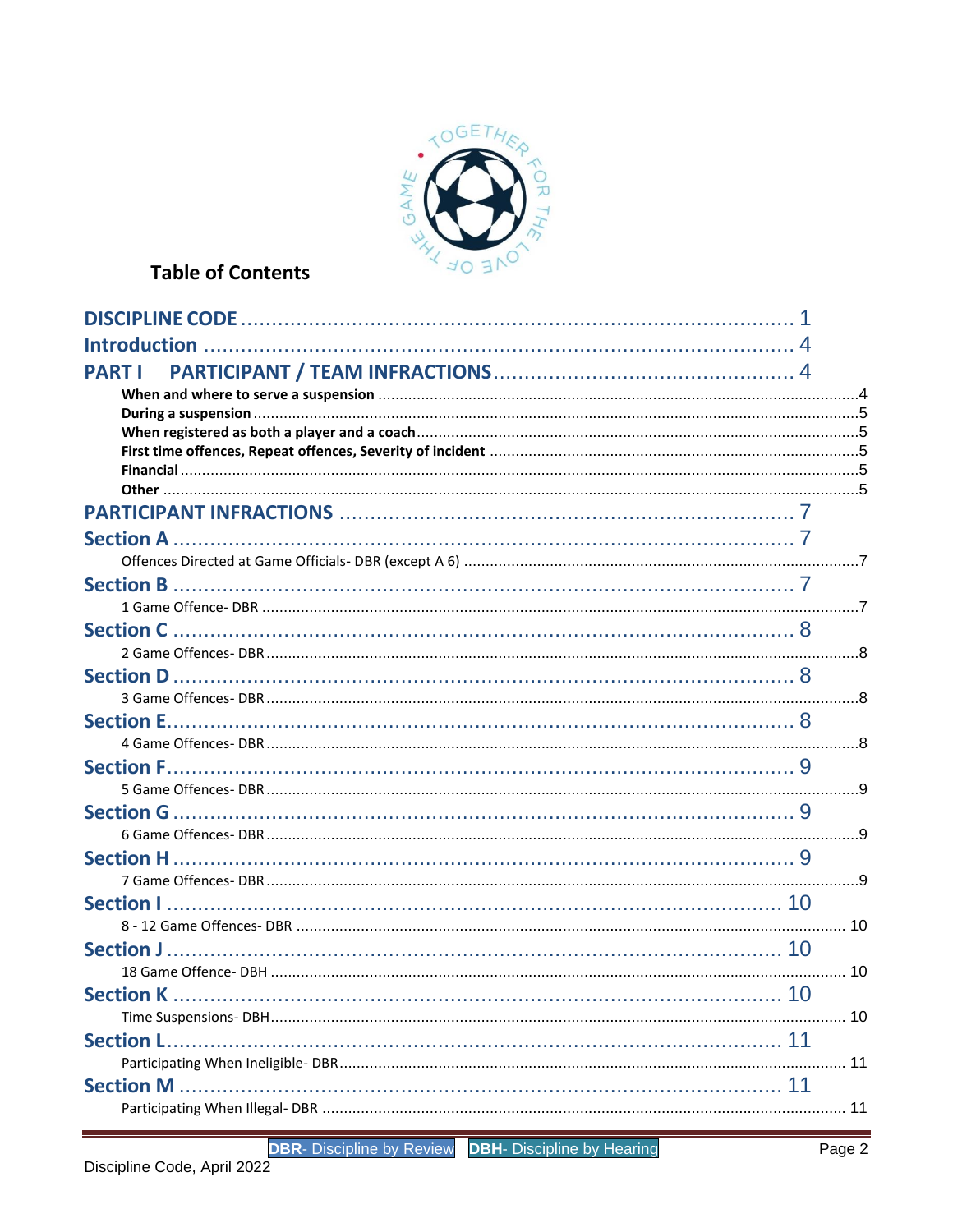| <b>Section X</b> |  |
|------------------|--|
| Coach discipline |  |
|                  |  |
|                  |  |
|                  |  |
|                  |  |
|                  |  |
|                  |  |
|                  |  |
|                  |  |
|                  |  |
|                  |  |
|                  |  |
|                  |  |
|                  |  |
|                  |  |
| <b>PART II</b>   |  |
|                  |  |
|                  |  |
|                  |  |
|                  |  |
| <b>PART III</b>  |  |
|                  |  |
|                  |  |
| <b>PART IV</b>   |  |
|                  |  |
|                  |  |
|                  |  |
|                  |  |
|                  |  |
|                  |  |
|                  |  |
|                  |  |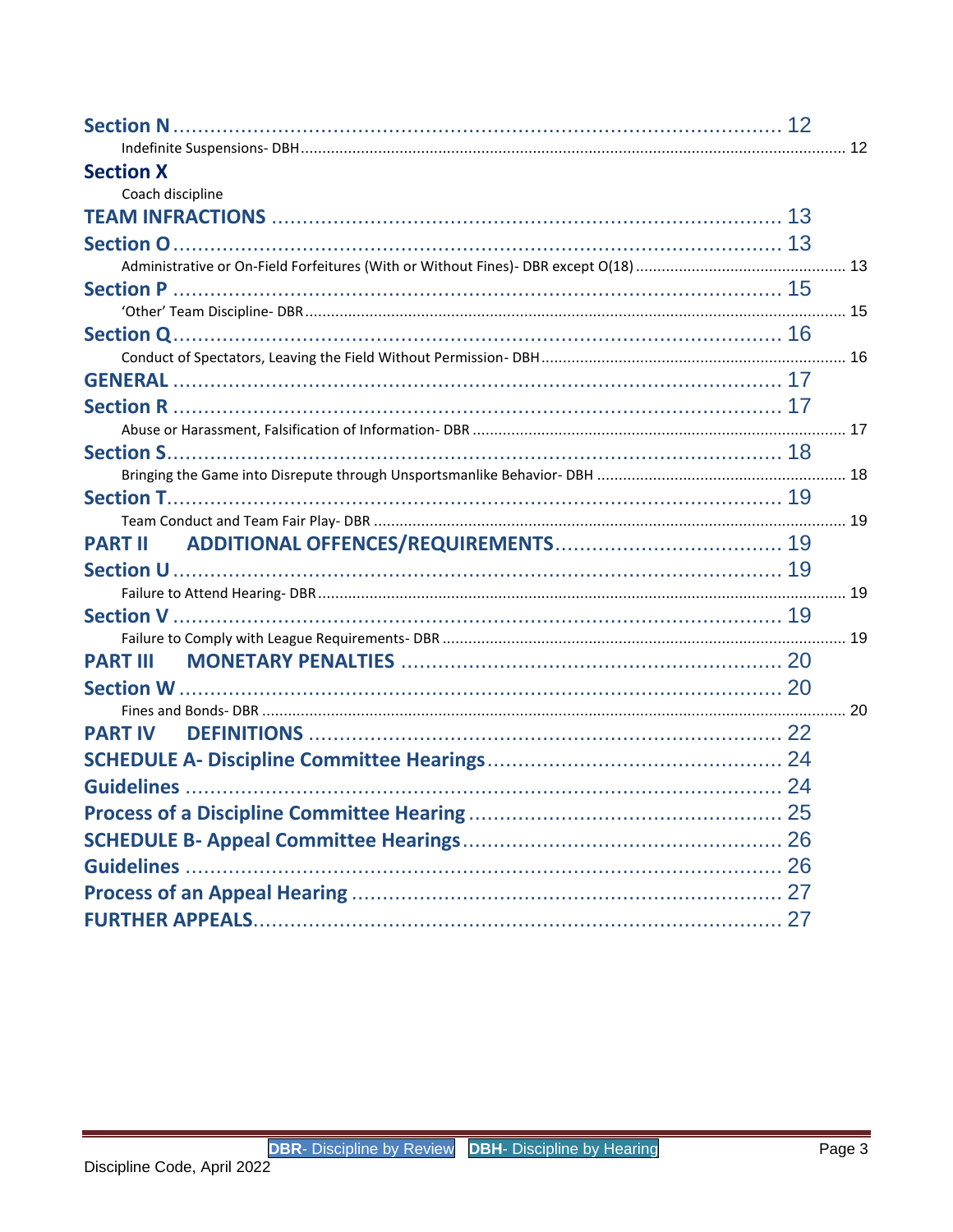## <span id="page-3-0"></span>**Introduction**

- 1. This Code describes and categorizes varying infractions by degrees of severity and then outlines the penalties applied to such infractions. Not all infractions may be listed specifically; however, infractions of similar intent and/or consequence will receive like suspensions.
- 2. The Discipline Committee shall have the authority to apply additional sanctions or suspend any portion of a suspension, fine, bond or other discipline action at their discretion. The Discipline Committee has the right to uphold or decrease the suspension, fine or bonds applied under the Discipline by Review process, and in extraordinary cases increase the penalty according to the circumstances and severity of the incident. However, please note, in challenging a Discipline by Review decision, the participant is giving up his/her opportunity for a one game reduction in suspension (in lieu of the right to challenge the decision).
- 3. The Discipline Committee may reduce any fine or suspension which a party would otherwise receive, if the Discipline Committee, acting reasonably, determines that the behaviour of the party subject to review was primarily defensive.
- 4. Decisions of the Committee are based on the preponderance of the evidence- that being just enough information to make it more likely than not that the alleged misconduct occurred. This preponderance is based on the more convincing evidence and its probable truth or accuracy, and not on the amount of evidence.
- 5. Misconduct, as defined by the Discipline Code Sections, may be adjudicated either by Review (CUSA administrator) and/or by Hearing (Discipline Committee) as follows:

| Discipline by Review (DBR)* | <b>Discipline by Hearing (DBH)</b> |
|-----------------------------|------------------------------------|
| $A(1-5)$                    | A(6)                               |
| $B - I$                     | J, K                               |
| L, M, O (1-16 19)           | N, O (17 & 18)                     |
| $P, R, T-W$                 | Q. S                               |

\*Any misconduct can be forwarded directly to the Discipline Committee at the discretion of the Administrator

# <span id="page-3-1"></span>**PART I PARTICIPANT / TEAM INFRACTIONS**

#### **At the time of ejection**

- 1. Ejected players must be out of the line of sight of the referee and/or not in a position to influence or interfere with game or team officials, or participants from the match.
- 2. Any player/participant given an ejection for an incident either prior to the start of the game, during or after the conclusion of the game must surrender his/her card to the game official forthwith.

#### <span id="page-3-2"></span>**When and where to serve a suspension**

- 3. Suspensions must be served immediately after the infraction
- 4. For an individual to have served a game suspension, their team must "physically" play a League or Cup game, or an Association scheduled Tournament game without their services. Suspensions can only be served on the team the player is registered to.
- 5. Suspensions shall be consecutive between seasons. Cautions accumulated in a single season, shall be nullified at the end of the season (except when it is the third caution in the last game of the season). Suspensions carry into the next season played.
- 6. A suspension earned in CUSA is to be served exclusively in CUSA, unless otherwise specified (such as a suspension from 'all of soccer'). A concurrent suspension in another league is at that league's discretion.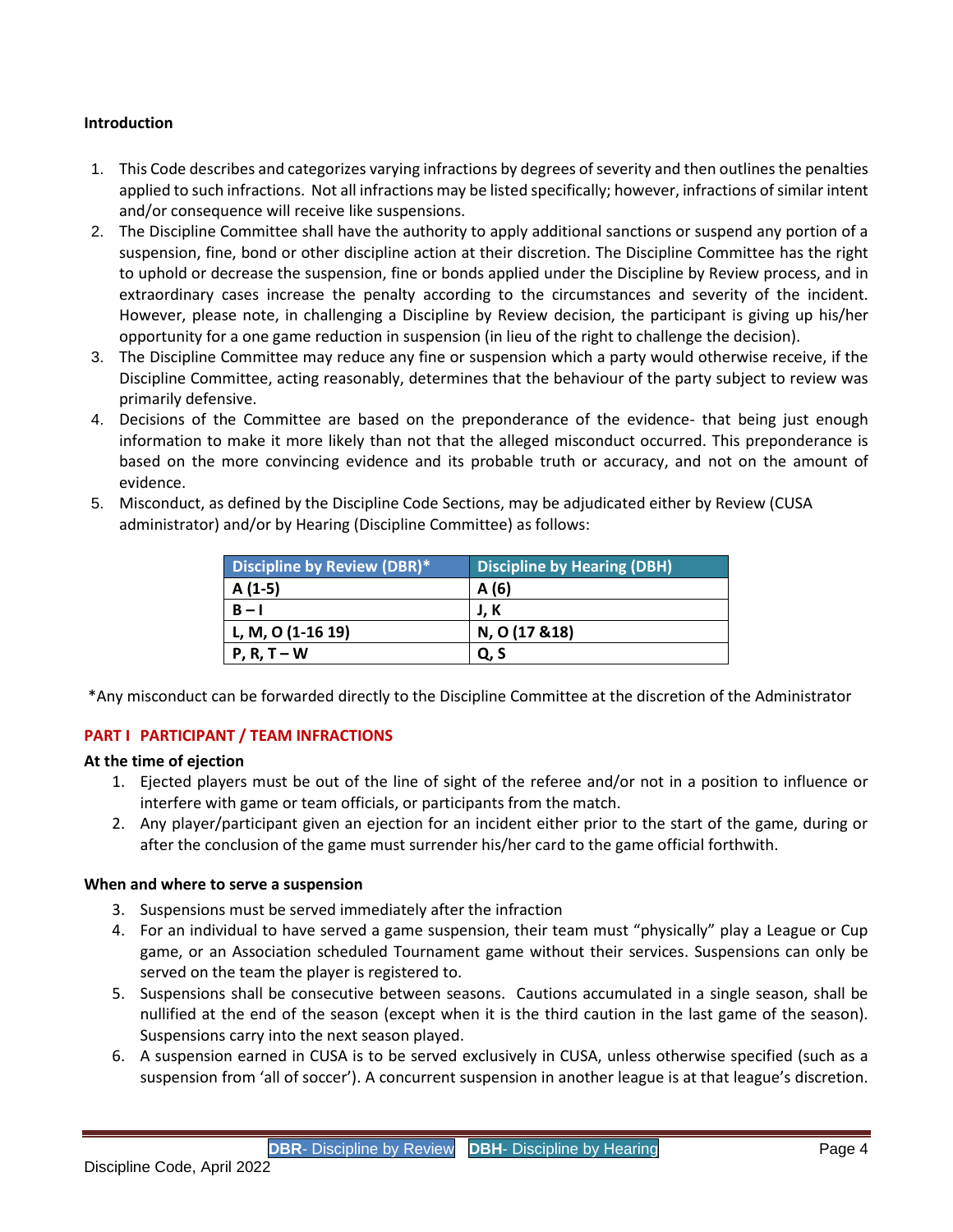Participants in CUSA receiving a suspension totaling two (2) or more games will be assessed an additional minimum \$15.00/game fine.

#### <span id="page-4-0"></span>**During a suspension**

- 7. Any participant under suspension for any of the Sections contained herein shall not involve themselves with the game in any manner, other than as a spectator. They shall not enter the dressing room or sit on the bench. The exception shall be those suspended players in possession of valid ID card as a team official.
- 8. Team officials, while suspended, are not allowed in any way to influence, or be perceived to be influencing, the outcome of the game, including but not limited to, talking to players advising of such things as positioning on the field, calling for substitutions, or meeting with player(s) before or during the game.

#### <span id="page-4-1"></span>**When registered as both a player and a coach**

- 9. Participants registered as both a player and a team official, who receive a suspension as a team official, are not eligible to participate in soccer related activities (see definitions).
- 10. Participants who are registered as both a player and a team official and who receive a suspension as a player are still eligible to participate as a team official.

#### <span id="page-4-2"></span>**First time offences, Repeat offences, Severity of incident**

- 11. For first-time offenders only, the Discipline Committee may hold over a portion of the suspension for up to 24 months. These games will be added to future discipline outcomes if the individual receives another suspension within the next 24-month period.
- 12. Repeat offences for players refer to any offence which occurs within Sections A, C J within 24 months. Repeat offences for teams refer to any offence that falls within any of Sections O (15-19), Q, R., or S within 24 months.
- 13. The severity of the incident and any past record held by the individual may result in an increased suspension and/or penalties.

#### <span id="page-4-3"></span>**Financial**

- 14. Participants receiving a suspension totaling two (2) or more games will be assessed a minimum \$15.00/game fine in addition to any suspension. Additional fines and bonds may be levied.
- 15. Additional games may be served In lieu of fines. One (1) additional game must be served for every \$15.00 in fines owed. Either the fine must be paid in total or games served for the total fine owed. Players must seek approval from the League in advance to be able to serve games in lieu of fines. Games in lieu of bond payment are not acceptable. Additional fines in lieu of games will also not be accepted.

#### <span id="page-4-4"></span>**Other**

- 16. For any suspension involving six (6) or more games (Section G or higher infractions only), the participant often must successfully complete a District Referee course within a 12-month period or pay a performance bond of \$500.00 or perform 25 hours of volunteerism acceptable to CUSA. Unless specified otherwise, volunteer service within a soccer environment is not acceptable except when it relates to any fundraising or other activities within CUSA where volunteers are required i.e., Casino volunteer. Any player who does not complete the above requirement within the specified time and who does not play for the following amount of time from the date they last played will be allowed to return. ☐12 months ☐24 months ☐36 months ☐other\_\_\_\_\_\_\_\_\_\_\_\_
- 17. If a red carded player chooses not to make an appointment with the Discipline Committee, the player accepts any discipline received less one (1) game, with no reduction to any fines received. In the case of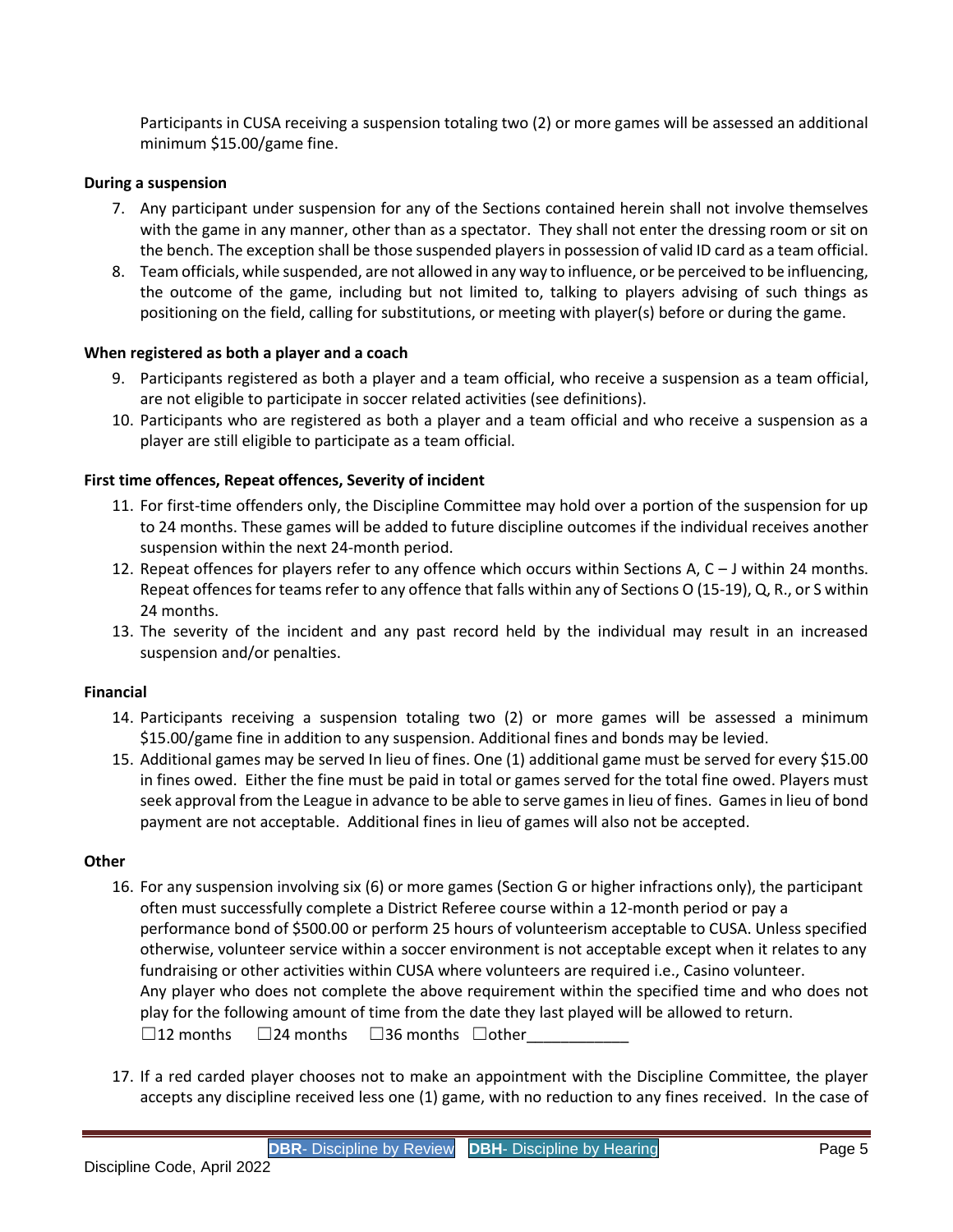a one (1) game suspension, there will be no reduction in games suspended. Players not making an appointment forfeit the right of appeal.

- 18. Registered minor players red carded while playing up, will be suspended on a time basis in which a one (1) game suspension will be equal to a one (1) week ban from playing up, i.e., 4 games equal 4 weeks.
- 19. Suspensions and/or monetary penalties for team officials may be doubled, as team officials carry a greater burden of responsibility in their leadership role.
- 20. When a suspension is combined with a fine, the suspension may be prolonged until any fines and/or bonds have been paid in full.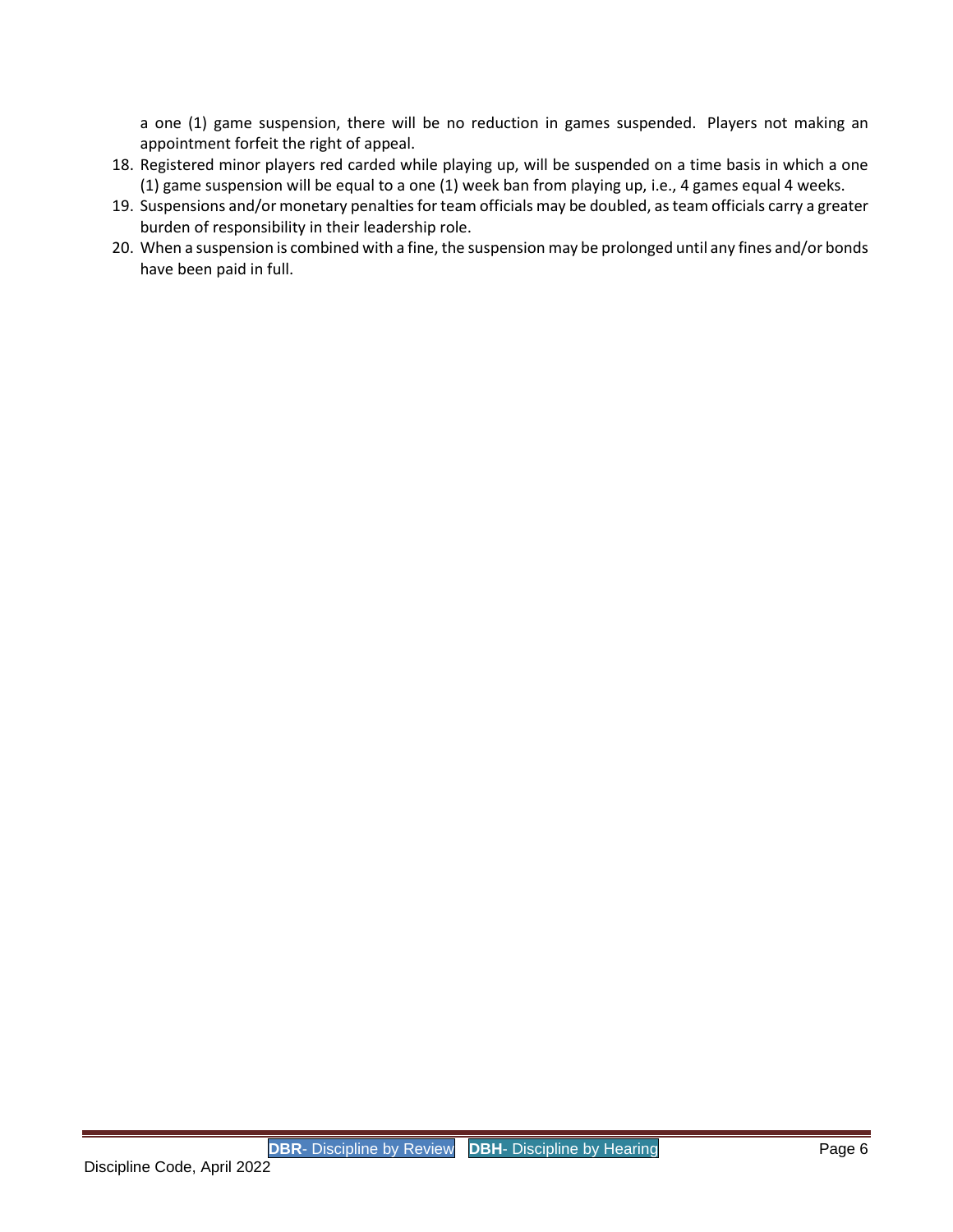#### <span id="page-6-0"></span>**PARTICIPANT INFRACTIONS**

#### **REPEAT OFFENCES**

For repeat offences (within **24** months) in Code Sections A, or C- F, the penalties will be as follows: the suspension listed plus 2-7 games.

#### <span id="page-6-1"></span>**Section A**

<span id="page-6-2"></span>

| <b>Offences Directed at Game Officials- DBR (except A 6)</b> |                                                                                                                                                                                                                                                                                                                                |                                                                                                                                                   |  |  |
|--------------------------------------------------------------|--------------------------------------------------------------------------------------------------------------------------------------------------------------------------------------------------------------------------------------------------------------------------------------------------------------------------------|---------------------------------------------------------------------------------------------------------------------------------------------------|--|--|
| <b>Offence</b>                                               |                                                                                                                                                                                                                                                                                                                                | Suspension                                                                                                                                        |  |  |
| 1.                                                           | Disregard for a decision of a game official.                                                                                                                                                                                                                                                                                   | 2                                                                                                                                                 |  |  |
| 2.                                                           | Offensive or insulting or abusive language and/or gestures (as so deemed<br>by the game official) directed at the game official and at a game where at<br>least two (2) CS assigned officials are in attendance                                                                                                                | $3 - 5$                                                                                                                                           |  |  |
| 3.                                                           | Offensive or insulting or abusive language and/or minor indecent<br>gestures (as so deemed by the game official) directed at a game official<br>and at a game where only one (1) CS assigned official is in attendance.                                                                                                        | 4- 6                                                                                                                                              |  |  |
| 4.                                                           | Serious indecent gestures, i.e., "mooning" or grabbing genital area<br>directed at a game official.                                                                                                                                                                                                                            | 6                                                                                                                                                 |  |  |
| 5.                                                           | OIAL after ejection and aimed directly at the official.                                                                                                                                                                                                                                                                        | $3 - 5$                                                                                                                                           |  |  |
| 6.                                                           | Threats of harm or violence, either actual or implied, aimed at an official or people close to the<br>official; attempts to intimidate or intimidation of official, spitting at an official. Sent to Alberta Soccer<br>Association for consideration as to whether they will facilitate Hearing or pass back to District (DBH) | Suspension: at the discretion of the<br>Discipline Committee.<br>Fine: to a max. of \$500<br>Bond: to a max. of \$1000<br>Possible referee course |  |  |
| 7.                                                           | Penalties for breach of 2-metre distancing requirement (June 2021)                                                                                                                                                                                                                                                             | 1st offence = $2-4$ games<br>$2nd$ offence = 5-8 games<br>$3rd$ offence = 9-12 games<br>$4th$ offence = Discipline Committee                      |  |  |

#### <span id="page-6-3"></span>**Section B**

<span id="page-6-4"></span>

| <b>1 Game Offence- DBR</b>                                                                                                                                           |        |                   |  |
|----------------------------------------------------------------------------------------------------------------------------------------------------------------------|--------|-------------------|--|
| <b>Offence</b>                                                                                                                                                       | #      | <b>Suspension</b> |  |
| Any player sent off for<br>1.<br>a. Denying the opposing team a goal or an obvious goal-scoring                                                                      | 1st    |                   |  |
| opportunity by deliberately handling the ball.                                                                                                                       | 2nd    | 2                 |  |
| b. Denying an obvious goal-scoring opportunity to an opponent<br>moving towards the player's goal by an offence punishable by a free<br>kick or a penalty kick.      |        |                   |  |
| Players ejected for a second cautionable offence in the same game.<br>2.                                                                                             | repeat | 4                 |  |
| Players receiving three (3) cautions (yellow cards) in three (3) separate<br>3.<br>games. Players who fail to comply will be deemed as "playing when<br>ineligible." |        |                   |  |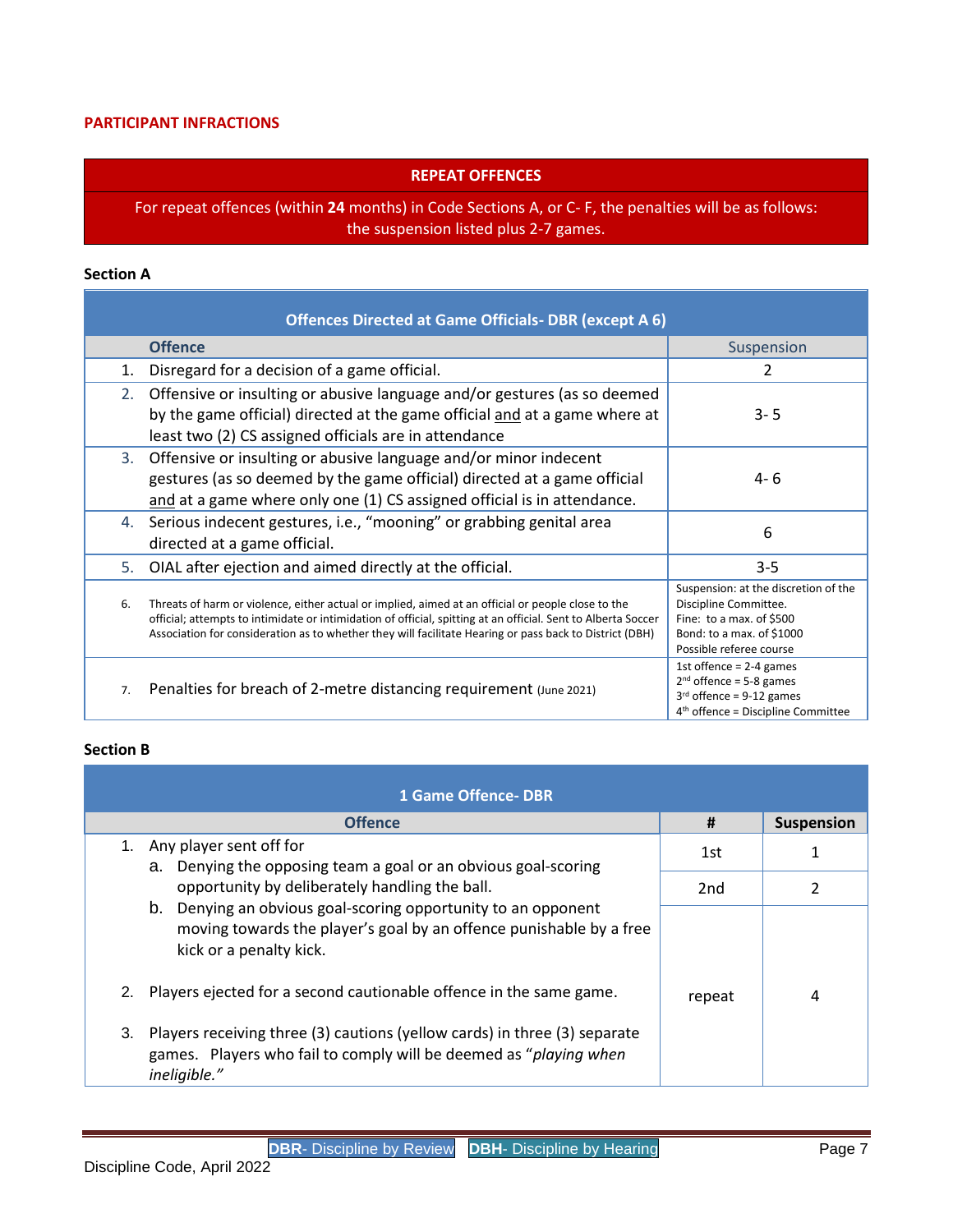# **Interpretation**

**A, A 5.** Layering of offences to continue except as it relates to OIAL and OIAL after ejection. This combination only is seen to be one offence rather than two except in unusual circumstances. Source: Board Mar. 2012

# <span id="page-7-0"></span>**Section C**

<span id="page-7-1"></span>

|    | <b>2 Game Offences- DBR</b>                                                                                                                                                                                   |  |  |  |
|----|---------------------------------------------------------------------------------------------------------------------------------------------------------------------------------------------------------------|--|--|--|
|    | <b>Offence</b>                                                                                                                                                                                                |  |  |  |
|    | 1. Failure of an individual to leave the field or field area in a timely manner after receiving a dismissal by<br>the official and at a game where at least two (2) CSF assigned officials are in attendance. |  |  |  |
|    | 2. Offensive or insulting or abusive language and/ or gestures (as so deemed by the game official). Note:<br>See Section A when OIAL is directed at game official.                                            |  |  |  |
|    | 3. Continued provocation or irresponsible behavior (as so deemed by the game official) after being<br>ejected from a game.                                                                                    |  |  |  |
|    | 4. Returning to field after dismissal.                                                                                                                                                                        |  |  |  |
| 5. | Boarding, incidental                                                                                                                                                                                          |  |  |  |

#### <span id="page-7-2"></span>**Section D**

<span id="page-7-3"></span>

|    | <b>3 Game Offences-DBR</b>                                                                                                                             |
|----|--------------------------------------------------------------------------------------------------------------------------------------------------------|
|    | <b>Offence</b>                                                                                                                                         |
| 1. | Third man-in altercation or leaving the bench or technical area (No blows).                                                                            |
| 2. | Intentionally striking a participant, or spectator deliberately with the ball.                                                                         |
|    | 3. Pushing, pulling, slapping, or tripping an opposing player.                                                                                         |
|    | 4. Goalie leaving the penalty area to join an altercation, no blows.                                                                                   |
| 5. | Threatening or attempting to kick, punch or elbow, no physical contact, attempting to strike a<br>participant or spectator deliberately with the ball. |

#### <span id="page-7-4"></span>**Section E**

<span id="page-7-5"></span>

|    | <b>4 Game Offences- DBR</b>                                                                                                                                                                             |
|----|---------------------------------------------------------------------------------------------------------------------------------------------------------------------------------------------------------|
|    | <b>Offence</b>                                                                                                                                                                                          |
|    | 1. Continued offensive or insulting or abusive language and/or gestures (as so deemed by the game<br>official) after being ejected from a game.                                                         |
| 2. | Head locking or choking an opponent, grabbing opponent's genitals.                                                                                                                                      |
| 3. | Throwing a player to the ground.                                                                                                                                                                        |
| 4. | Serious Foul Play (SFP) - Charging/tackling in a dangerous manner, without intent to injure.                                                                                                            |
|    | 5. Boarding, endangering the safety of an opponent.<br>See G (3) for Boarding with brutality.                                                                                                           |
| 6. | Hair pulling, deliberate scratch.                                                                                                                                                                       |
| 7. | Attempted or threatened head butt. Note: 4-7 games for this offence.                                                                                                                                    |
|    | 8. Failure of an individual to leave the field or field area in a timely manner after receiving a dismissal by<br>the official and at a game where only one (1) CSF assigned official is in attendance. |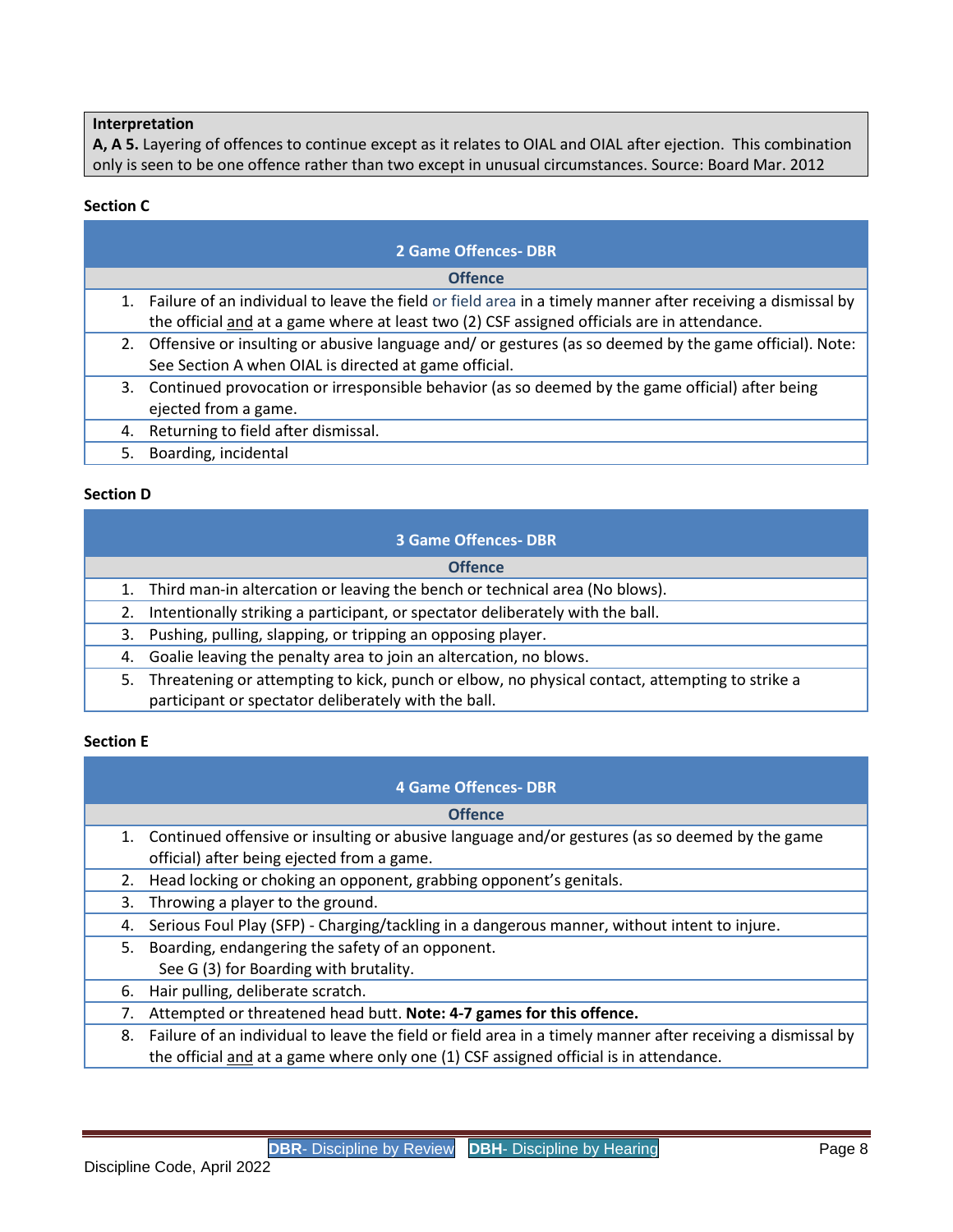#### **Interpretation**

**C 6.** Generally, individuals returning to the field at the end of the game who do not interfere in any way with the game, its participants or officials are not to be sanctioned.

**E 5.** Generally, first time offenders serve only 2 games if offence does not appear to be a deliberate act. Source: Precedents

### <span id="page-8-0"></span>**Section F**

<span id="page-8-1"></span>

| 5 Game Offences- DBR |                                                                                                                      |  |  |
|----------------------|----------------------------------------------------------------------------------------------------------------------|--|--|
| <b>Offence</b>       |                                                                                                                      |  |  |
|                      | 1. Kick or knee (not to head), punch, elbow, or 'clothes lining' an opponent. See I (2) for kick or knee to<br>head. |  |  |
|                      | 2. Serious indecent gestures, i.e., "mooning" or grabbing genital area.                                              |  |  |
| 3.                   | Attempting to incite fans.                                                                                           |  |  |

# **REPEAT OFENCES**

# For repeat offences (within 24 months) in Code Sections, G – J, the penalties will be as follows: the suspension listed plus  $4 - 12$  games.

#### <span id="page-8-2"></span>**Section G**

<span id="page-8-3"></span>

|    | <b>6 Game Offences- DBR</b>                                                                                                                   |
|----|-----------------------------------------------------------------------------------------------------------------------------------------------|
|    | and Referee Course or up to \$500 bond or volunteerism can be added                                                                           |
|    | <b>Offence</b>                                                                                                                                |
|    | 1. Fighting, more than one punch or elbow thrown. Consideration to be given for an increase in<br>suspension if the player is the instigator. |
|    | 2. Charging or tackling in a dangerous manner, with intent to injure.                                                                         |
| 3. | Boarding – with brutality.                                                                                                                    |
|    |                                                                                                                                               |

#### <span id="page-8-4"></span>**Section H**

<span id="page-8-5"></span>

|    | <b>7 Game Offences- DBR</b>                                                           |
|----|---------------------------------------------------------------------------------------|
|    | and Referee Course or up to \$500 bond or volunteerism can be added                   |
|    | <b>Offence</b>                                                                        |
|    | 1. Third man-in altercation, one or more blows.                                       |
| 2. | Initiating a fight with a substitute on the bench or a substitute initiating a fight. |
| 3. | Individuals leaving the bench to join an altercation.                                 |
| 4. | Goalie leaving the penalty area to join an altercation, one or more blows.            |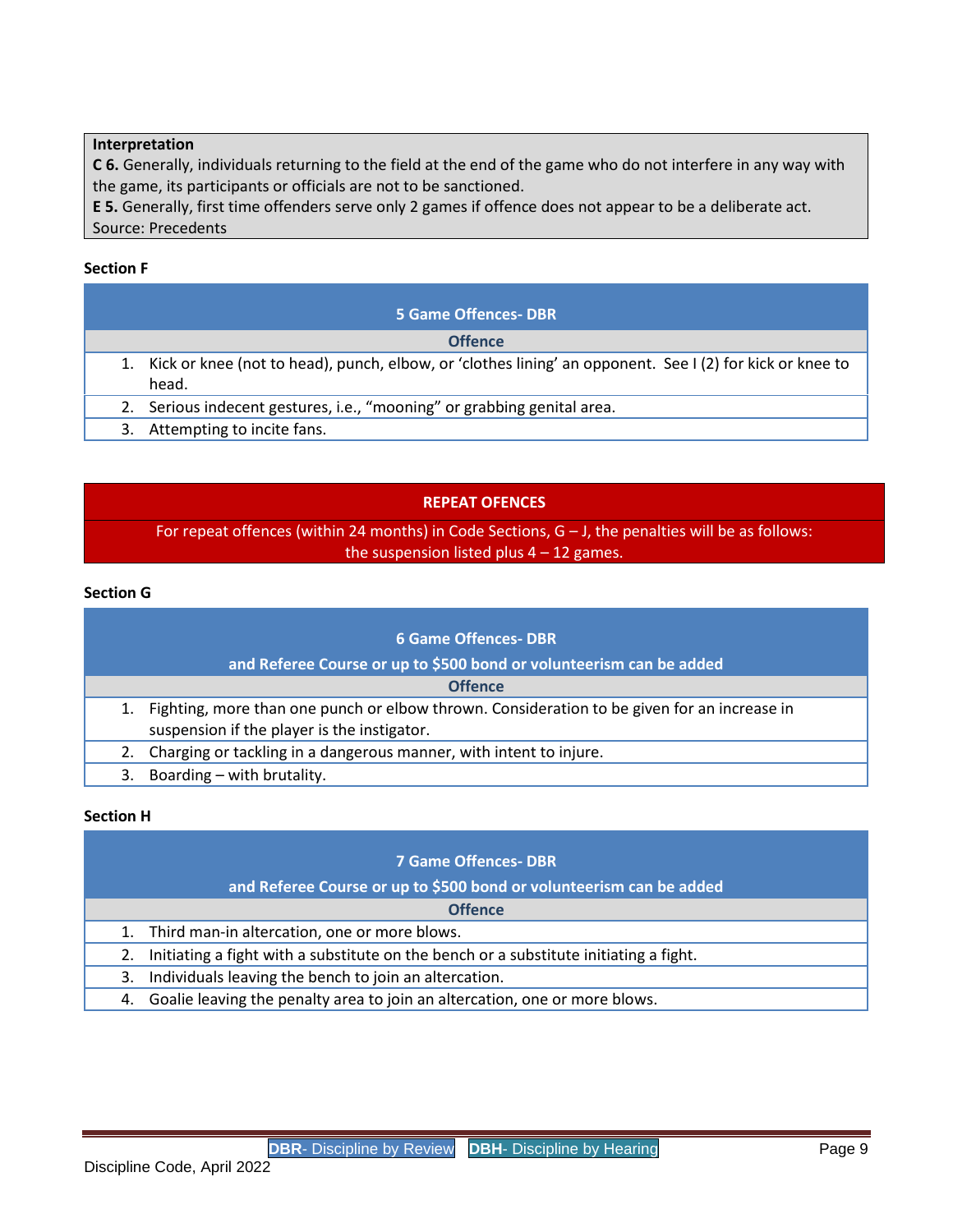# <span id="page-9-0"></span>**Section I**

<span id="page-9-1"></span>

| 8 - 12 Game Offences - DBR<br>and Referee Course or up to \$500 bond or volunteerism can be added |            |  |  |
|---------------------------------------------------------------------------------------------------|------------|--|--|
| <b>Offence</b>                                                                                    | Suspension |  |  |
| Individuals leaving the penalty box to join an altercation.<br>1.                                 | 8          |  |  |
| 2. Head butting, kick, or knee to head.                                                           | 8          |  |  |
| 3. Kicking, more than one kick.                                                                   | 8          |  |  |
| Leaving the bench without permission to cause an altercation.<br>4.                               | 10         |  |  |
| Leaving the penalty box to cause an altercation.<br>5.                                            | 12         |  |  |

#### <span id="page-9-2"></span>**Section J**

<span id="page-9-3"></span>

| <b>18 Game Offence- DBH</b>                                                                       |
|---------------------------------------------------------------------------------------------------|
| and Referee Course or \$500 bond                                                                  |
| <b>Offence</b>                                                                                    |
| 1. A violent altercation after a game, inside or outside the field of play.                       |
| 2. Uncontrollable rage, without assault, having to be physically restrained.                      |
| 3. Spitting or the projection of other body fluids at participants, when reported by the referee. |
| 4. Returning to the field after removal for red card offence to join or cause an altercation.     |

# <span id="page-9-4"></span>**Section K**

<span id="page-9-5"></span>

| <b>Time Suspensions- DBH</b>                                                                                                                                                                                    |                                                                |  |  |  |  |  |
|-----------------------------------------------------------------------------------------------------------------------------------------------------------------------------------------------------------------|----------------------------------------------------------------|--|--|--|--|--|
| <b>Offence</b>                                                                                                                                                                                                  | <b>Suspension</b>                                              |  |  |  |  |  |
| 1. A participant is ejected for assault in a fit on uncontrollable rage,<br>having to be physically restrained.                                                                                                 |                                                                |  |  |  |  |  |
| 2. A participant leaves the playing area to fight with fans.                                                                                                                                                    | 5-year removal from the League<br>with the option of a review  |  |  |  |  |  |
| A participant intentionally disguises their identity, i.e., removes<br>3.<br>their jersey, fails to provide an ID card for an offence after the<br>game, or attempts to retrieve cards retained by the referee. | after 3 years, and fine (max.<br>\$500) and bond (max. \$1000) |  |  |  |  |  |
| A participant receiving three (3) red cards within a twelve (12)<br>4.<br>month period.                                                                                                                         | up to 1 year removal from the<br>league. \$0 - \$1000 bond     |  |  |  |  |  |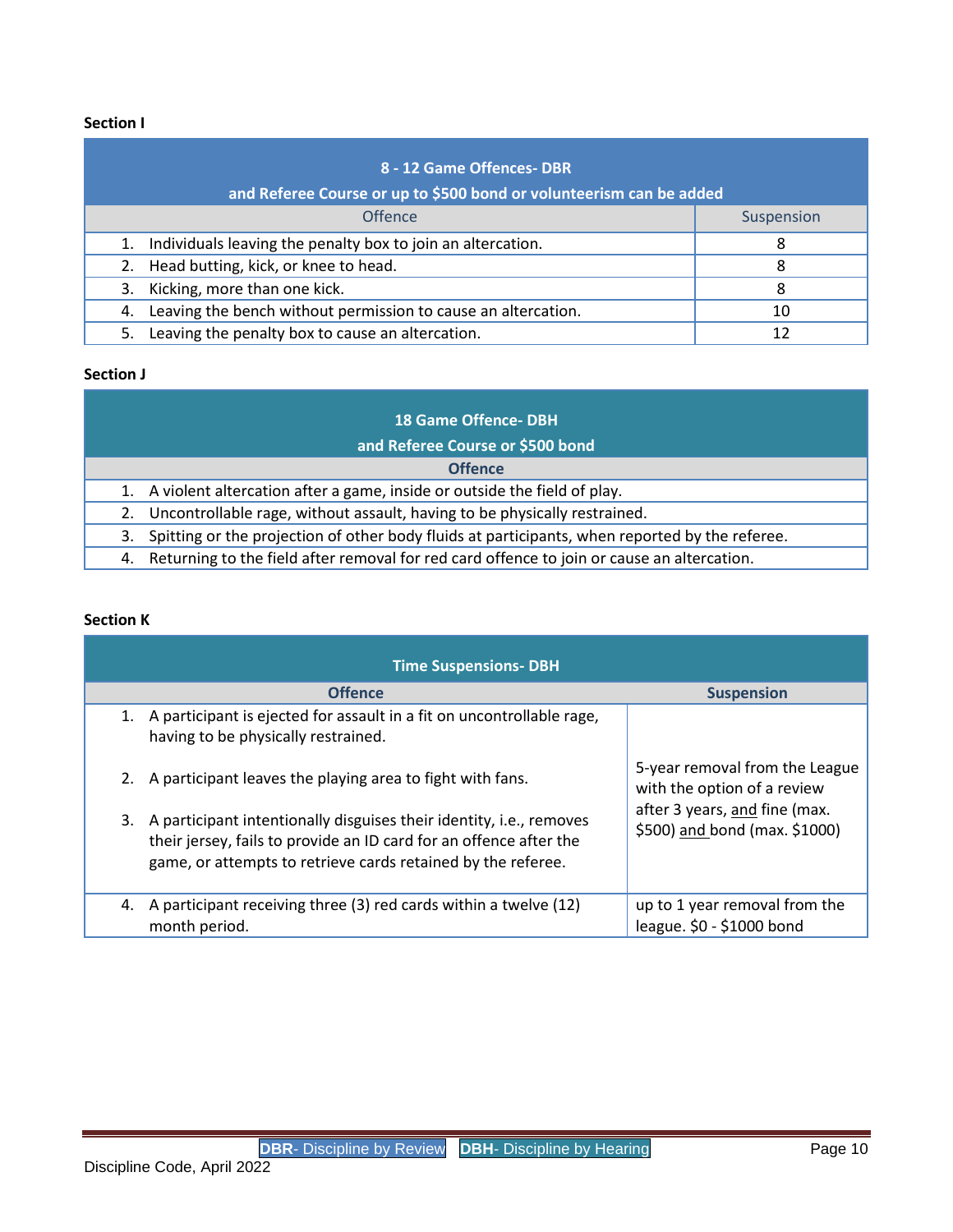# <span id="page-10-0"></span>**Section L**

<span id="page-10-1"></span>

| <b>Participating When Ineligible- DBR</b> |                                                                                                                                                                                     |                                                                |                   |  |
|-------------------------------------------|-------------------------------------------------------------------------------------------------------------------------------------------------------------------------------------|----------------------------------------------------------------|-------------------|--|
|                                           | <b>Offence</b>                                                                                                                                                                      | #                                                              | <b>Suspension</b> |  |
|                                           | 1. As a guest player outside the provisions of the restrictive movement<br>regulation.                                                                                              | 1 <sup>st</sup>                                                | $\overline{2}$    |  |
| 2.                                        | When cup-tied (Men's only).                                                                                                                                                         | 2 <sup>nd</sup>                                                | 3                 |  |
| 3.                                        | When not registered for the current season and having been a<br>registered CUSA member for some time during the last four (4)<br>soccer seasons.                                    |                                                                |                   |  |
| 4.                                        | When registered but without a valid ID card.                                                                                                                                        | Repeat                                                         | 4                 |  |
| 5.                                        | When entering the field of play after arriving at the field once the<br>second half has commenced.                                                                                  |                                                                |                   |  |
| 6.                                        | In the game(s) following a professional foul.                                                                                                                                       |                                                                |                   |  |
| 7.                                        | In the game(s) following the game where a second caution was<br>earned.                                                                                                             | 2 (In addition to those games<br>to be served under section B) |                   |  |
| 8.                                        | In the game(s) following their third/sixth/ninth yellow card<br>infraction.                                                                                                         |                                                                |                   |  |
| 9.                                        | When playing while registered in two (2) districts in the same<br>season. Consideration for extra game(s) if knowingly asked for a<br>release but continued to play for both teams. | 1st                                                            | 2                 |  |

### <span id="page-10-2"></span>**Section M**

<span id="page-10-3"></span>

| <b>Participating When Illegal- DBR</b> |                                                                                                     |                                                                                        |                                         |  |
|----------------------------------------|-----------------------------------------------------------------------------------------------------|----------------------------------------------------------------------------------------|-----------------------------------------|--|
|                                        | <b>Offence</b>                                                                                      | #                                                                                      | <b>Suspension</b>                       |  |
| 1.                                     | When registered with another team, except when registered<br>as a club/team official.               | 1 <sup>st</sup>                                                                        | Up to 12 months.<br>Fine up to \$500.00 |  |
| 2.                                     | When not registered, and not having been registered within<br>the previous four (4) soccer seasons. | repeat                                                                                 |                                         |  |
| 3.                                     | When suspended for any reason other than those infractions<br>listed in Section L.                  |                                                                                        | 18 months $-5$ years                    |  |
| 4.                                     | When playing or attempting to play under an assumed name.                                           |                                                                                        |                                         |  |
| 5.                                     | Playing while suspended under Section L                                                             | Any games that were held over will<br>be transferred to the suspension<br>immediately. |                                         |  |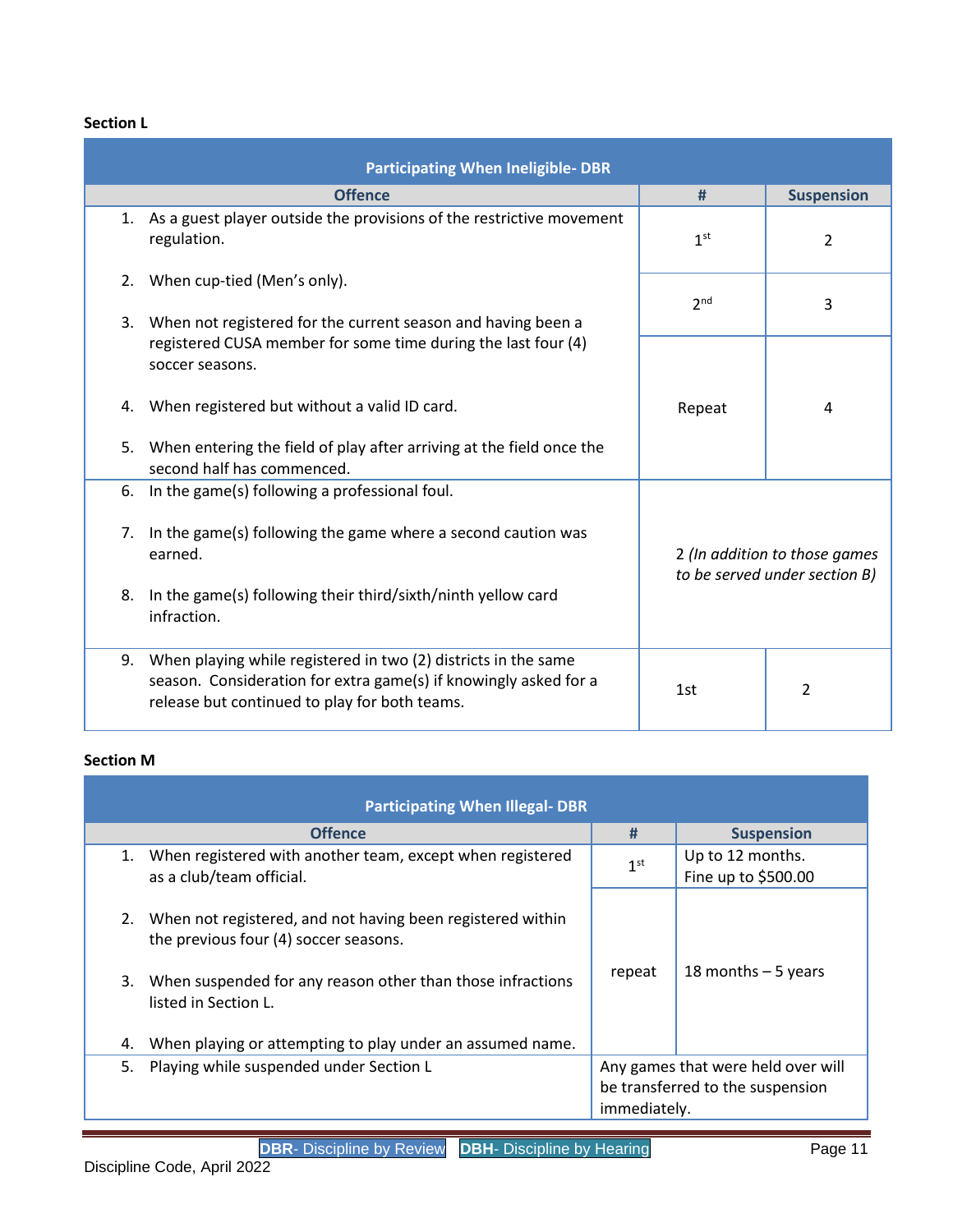#### <span id="page-11-0"></span>**Section N**

<span id="page-11-1"></span>

| <b>Indefinite Suspensions- DBH</b> |                                                                                                                                                                                                                                                                                                                                                |                                                                                                                 |  |
|------------------------------------|------------------------------------------------------------------------------------------------------------------------------------------------------------------------------------------------------------------------------------------------------------------------------------------------------------------------------------------------|-----------------------------------------------------------------------------------------------------------------|--|
|                                    | <b>Offence</b>                                                                                                                                                                                                                                                                                                                                 | <b>Suspension</b>                                                                                               |  |
| 1.                                 | Any individual found guilty of inviting spectators onto the field of play<br>with the purpose of engaging members of the opposing team.                                                                                                                                                                                                        |                                                                                                                 |  |
| 2.                                 | Any individual found guilty of uttering discriminatory slurs or similar<br>discriminatory remarks or gestures.                                                                                                                                                                                                                                 |                                                                                                                 |  |
| 3.                                 | Any individual found guilty inciting violence among spectators.                                                                                                                                                                                                                                                                                |                                                                                                                 |  |
| 4.                                 | Any individual found guilty of coughing, spitting, purposely sneezing,<br>projection of any bodily fluid onto another individual explicitly or<br>purposely to threaten infection or passing on of infection. Any individual<br>heard verbally threatening to do any of the above actions to intentionally<br>intimidate or unsettle opponent. | Suspended<br>indefinitely,<br>for no less than one year,<br>with a review after 1<br>year.<br>Bond \$250-\$1000 |  |
| 5.                                 | Failure to comply with the Covid-19 Rules, Procedures and Requirements<br>that were signed and agreed to at time of registration.                                                                                                                                                                                                              |                                                                                                                 |  |
| 6.                                 | Any individual found guilty of verbally or physically abusing facility door<br>staff, attempting to gain entry to any facility without providing the<br>requested documentation, or found to have provided false or doctored<br>information.                                                                                                   |                                                                                                                 |  |

#### **Section X**

| <b>Team Officials-DBR</b>                                                                                                                        |                                                                                                                                                                  |                 |                               |  |
|--------------------------------------------------------------------------------------------------------------------------------------------------|------------------------------------------------------------------------------------------------------------------------------------------------------------------|-----------------|-------------------------------|--|
|                                                                                                                                                  |                                                                                                                                                                  | #               | <b>Suspension</b>             |  |
| Straight red card (to include, but not limited to: OIAL directed at<br>1.<br>official, entering the field of play without permission, verbal, or | 1 <sup>st</sup>                                                                                                                                                  | 2-10 games      |                               |  |
| physical confrontations.) (Please note verbal or physical threats<br>directed at officials will still be dealt with in Section A6)               |                                                                                                                                                                  | $2nd$ DBH       | 4-18 games<br>Bond \$0-\$1000 |  |
|                                                                                                                                                  | 2. a) Coaches receiving two (2) cautions (yellow cards) in two (2)<br>separate games. Coaches who fail to comply will be deemed as<br>"playing when ineligible." | 1 <sup>st</sup> | 2 games                       |  |
|                                                                                                                                                  | b) Coaches receiving four (4) yellow cards in 4 separate games during<br>a season.                                                                               | <b>DBH</b>      | 3-10 games<br>Bond \$0-\$500  |  |

#### **Interpretation**

**Please note: Player/Coaches who wish to officially represent as both a player and coach in a specific game must list their name on both appropriate coach/player sections of the game sheet. Any cautionable offences should be noted in the applicable sections and**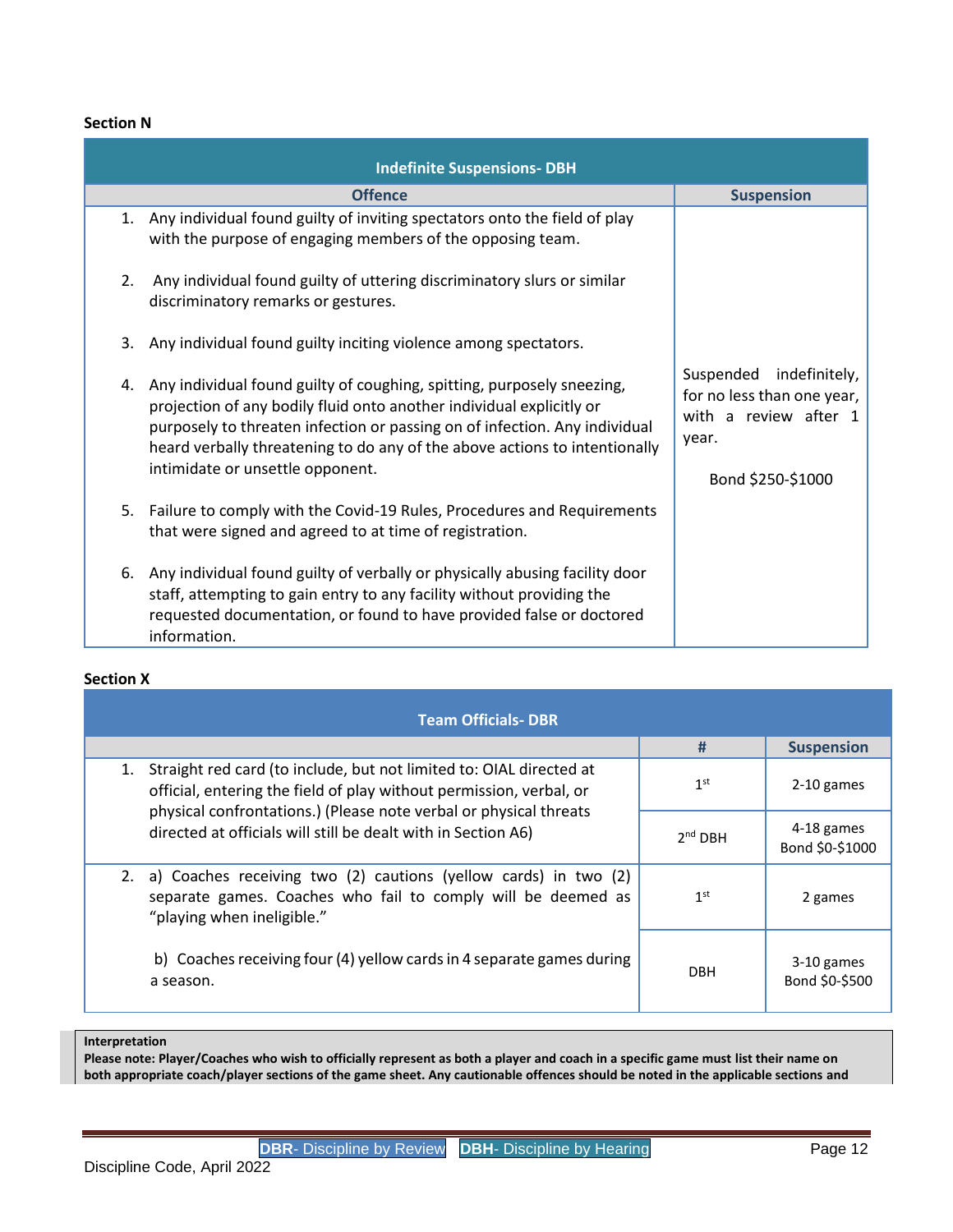**will be recorded cumulatively separately. A total of 2 yellow cards shown in a game, irrespective of whether received as a coach or player, will result in a dismissal and the individual leaving the playing area.**

#### <span id="page-12-0"></span>**TEAM INFRACTIONS**

### **REPEAT OFFENCES**

### Repeat offences for teams refer to any offence that falls within any of Sections O (15-19), Q, R, or S within 24 months.

#### <span id="page-12-2"></span><span id="page-12-1"></span>**Section O**

#### **Administrative or On-Field Forfeitures (With or Without Fines)- DBR except O (18)**

**Note:** Three (3) on-field forfeitures within a season results in a recommendation by the Discipline Committee to the Board for team removal from the league. A combination of four (4) administrative and on-field forfeitures will result in a recommendation to the Board for team removal from the league. Removal is at the discretion of the Board.

| <b>Offence</b>                                                                                                                                                                                                                                                                                                                                                                                                                                                                                                                                                                                                           | #                 | <b>Suspension</b>          |
|--------------------------------------------------------------------------------------------------------------------------------------------------------------------------------------------------------------------------------------------------------------------------------------------------------------------------------------------------------------------------------------------------------------------------------------------------------------------------------------------------------------------------------------------------------------------------------------------------------------------------|-------------------|----------------------------|
| 1. Utilizing ineligible participants:<br>As a guest player outside the provisions of the<br>a.<br>restrictive movement regulation.                                                                                                                                                                                                                                                                                                                                                                                                                                                                                       | 1 <sup>st</sup>   | Forfeiture only            |
| b. When cup tied.<br>c. When not registered for the current season and has<br>been a registered CUSA member sometime during the<br>previous four (4) soccer seasons.                                                                                                                                                                                                                                                                                                                                                                                                                                                     | 2 <sub>nd</sub>   | Forfeiture,<br>\$50 fine.  |
| d. When registered but without a valid ID card.<br>e. When entering the field of play after arriving at the<br>field once the second half has commenced.<br>f.<br>When not on or added to the game sheet following<br>commencement of the game.<br>When team members do not have a numbered jersey<br>g.<br>or jersey numbers are not permanent. (See rule 6.1.2).<br>h. When a player does not have their own jersey, except<br>when changed with the approval of the game official<br>because of blood or if the shirt is torn. Not to include<br>attempts to disguise identity by exchanging jerseys.<br>(See O (19)) | Further<br>Repeat | Forfeiture,<br>\$100 fine. |
| 2.<br>Failure to have a roster of within the minimum/maximum<br>allowed registered players for the entire season.                                                                                                                                                                                                                                                                                                                                                                                                                                                                                                        |                   |                            |
| Exceeding the allowable number of participants on team bench<br>3.<br>(team officials and/or players).                                                                                                                                                                                                                                                                                                                                                                                                                                                                                                                   |                   |                            |
| Having individuals without having a valid ID card for that team<br>4.<br>and/or club, present in the bench area of a team.                                                                                                                                                                                                                                                                                                                                                                                                                                                                                               |                   |                            |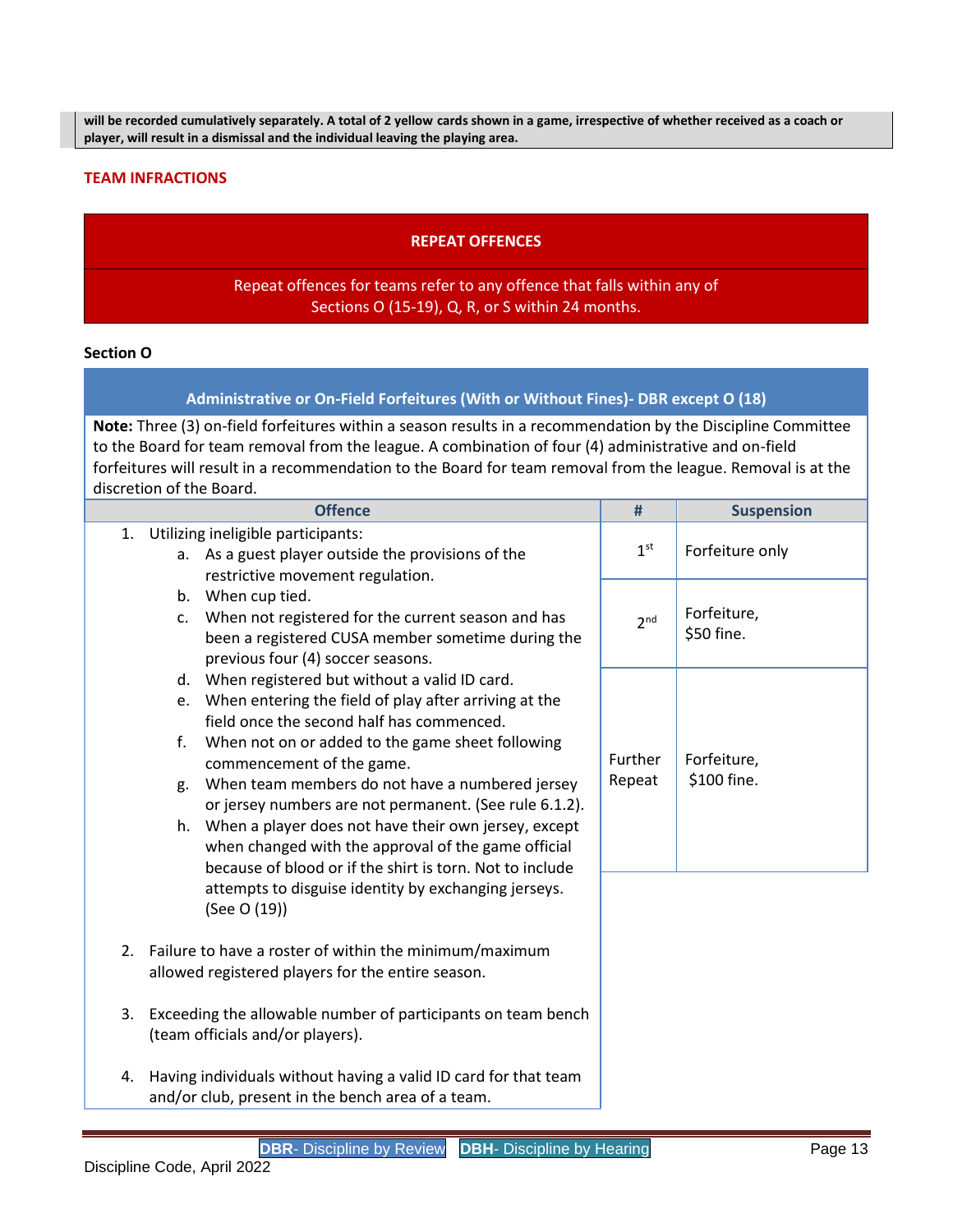|    | 5. Failure to provide an alternate-coloured uniform, which results<br>in game cancellation.                                                                                                                                                                                                                                                                                                                                     | 1 <sup>st</sup> | Forfeiture, \$50 fine            |
|----|---------------------------------------------------------------------------------------------------------------------------------------------------------------------------------------------------------------------------------------------------------------------------------------------------------------------------------------------------------------------------------------------------------------------------------|-----------------|----------------------------------|
| 6. | Failure to supply a game sheet, or two (2) suitable game balls                                                                                                                                                                                                                                                                                                                                                                  | 2 <sup>nd</sup> | Forfeiture, \$100 fine           |
|    | when they are stipulated "home team" which results in, or<br>should have resulted in, game cancellation.                                                                                                                                                                                                                                                                                                                        |                 |                                  |
| 7. | Utilizing ineligible participants:<br>a. in the game(s) following the game where their<br>third/sixth/ninth yellow card infraction was earned.<br>b. in the game(s) following the game where a professional<br>foul was earned. (Repeat offence \$200 fine, bond,<br>recommend removal).<br>c. in the game(s) following the game where a second<br>caution was earned. (Repeat offence \$200 fine, bond,<br>recommend removal). | Repeat          | Forfeiture, \$100 fine           |
| 8. | Utilizing illegal participants:<br>a. who is registered with another team, except when                                                                                                                                                                                                                                                                                                                                          | 1 <sup>st</sup> | Forfeiture, \$150 fine,<br>bond  |
|    | registered as a team/club official.<br>b. when not registered, and not having been registered                                                                                                                                                                                                                                                                                                                                   | 2 <sup>nd</sup> | Forfeiture, \$300 fine,<br>bond  |
|    | within the previous four (4) soccer seasons.<br>c. when suspended for any reason.                                                                                                                                                                                                                                                                                                                                               |                 |                                  |
|    | 10. Failure to arrive with ID cards.                                                                                                                                                                                                                                                                                                                                                                                            | Repeat          | Forfeiture, Recommend<br>removal |
|    | 11. Failure to maintain the minimum number of players during the<br>game. April 2017                                                                                                                                                                                                                                                                                                                                            |                 |                                  |
|    | 12. Failure to arrive for a scheduled CUSA/Co-Ed game                                                                                                                                                                                                                                                                                                                                                                           | 1 <sup>st</sup> | Forfeiture only                  |
|    |                                                                                                                                                                                                                                                                                                                                                                                                                                 | 2 <sup>nd</sup> | Forfeiture, \$150 fine           |
|    | a. with advance notification of 30 or more days. April 2017                                                                                                                                                                                                                                                                                                                                                                     | Repeat          | Forfeiture,<br>Recommend removal |
|    |                                                                                                                                                                                                                                                                                                                                                                                                                                 | 1 <sup>st</sup> | Forfeiture, \$150 fine           |
|    | with advance notice of less than 30 days but 3 or more<br>b.                                                                                                                                                                                                                                                                                                                                                                    | 2 <sup>nd</sup> | Forfeiture, \$300 fine           |
|    | business days. April 2017                                                                                                                                                                                                                                                                                                                                                                                                       | Repeat          | Forfeiture,<br>Recommend removal |
|    |                                                                                                                                                                                                                                                                                                                                                                                                                                 | 1 <sup>st</sup> | Forfeiture, \$300 fine           |
|    |                                                                                                                                                                                                                                                                                                                                                                                                                                 | 2 <sup>nd</sup> | Forfeiture, \$600 fine           |
|    | with less than 3 business days' notice.<br>c.                                                                                                                                                                                                                                                                                                                                                                                   |                 |                                  |
|    | Failure to have the minimum number of players dressed<br>d.<br>and ready within the time allowable for kick-off may be<br>subject to: April 2017                                                                                                                                                                                                                                                                                | Repeat          | Forfeiture,<br>Recommend removal |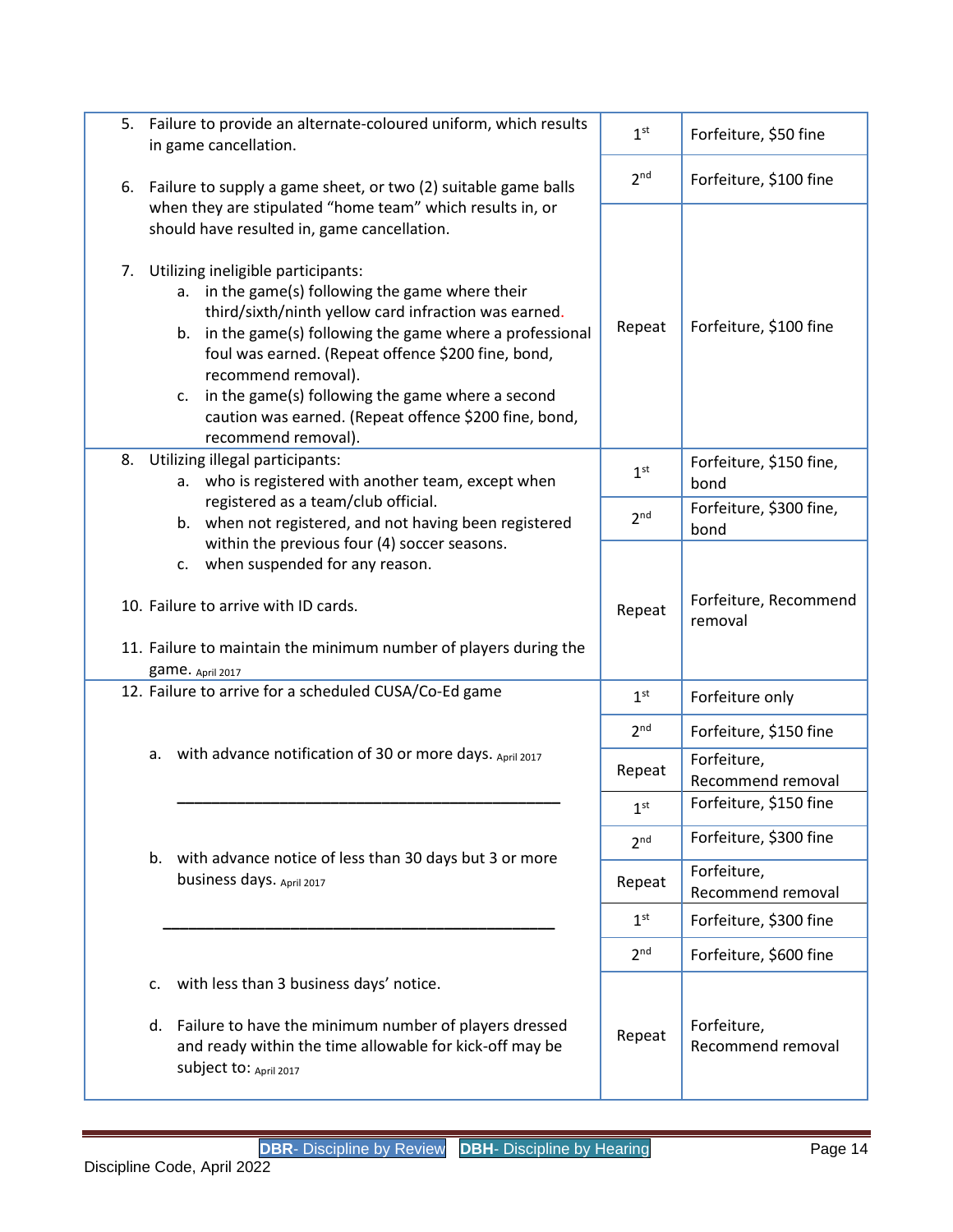| 13. Failure to produce CUSA ID cards for individuals on team bench<br>and/or not listing individuals on the game sheet.                                          | 1 <sup>st</sup> | Forfeiture.<br>\$150 fine, bond.                                                                                |
|------------------------------------------------------------------------------------------------------------------------------------------------------------------|-----------------|-----------------------------------------------------------------------------------------------------------------|
| 14. Utilizing more than the allowable number of participants.                                                                                                    | 2 <sub>nd</sub> | Forfeiture<br>\$300 fine, bond.                                                                                 |
| 15. When an individual(s) leaves the bench to join an altercation.<br>16. When an individual ejected from a game remains at or returns<br>to the playing area.   | Repeat          | Forfeiture,<br>Recommend removal                                                                                |
|                                                                                                                                                                  | 1 <sup>st</sup> | Forfeiture,<br>\$50 - \$500 fine, bond.                                                                         |
| 17. Causing the abandonment of the game. DBH                                                                                                                     | 2 <sup>nd</sup> | Forfeiture,<br>\$100 - \$2000 fine,<br>bond.                                                                    |
|                                                                                                                                                                  | Repeat          | Forfeiture,<br>\$100 - \$2000 fine,<br>bond, recommend<br>removal from league.                                  |
|                                                                                                                                                                  | 1 <sup>st</sup> | Forfeiture, \$100 -<br>\$2000 fine, bond.<br>Disqualified from<br>promotion and<br>attending Provincials        |
| 18. Utilizing or attempting to utilize an ineligible/illegal individual,<br>intentionally disguising the identity or role of the individual.<br>(DBH) April 2017 | 2 <sup>nd</sup> | Forfeiture, \$100 -<br>\$2000 fine, bond.<br>Relegation at season<br>end at discretion of<br>Committee          |
|                                                                                                                                                                  | Repeat          | Forfeiture.<br>Recommend removal<br>from league (if offence<br>occurs within 12<br>months of prior<br>offence). |

# <span id="page-14-0"></span>**Section P**

<span id="page-14-1"></span>

| 'Other' Team Discipline- DBR                                                                                                                                     |     |                     |  |
|------------------------------------------------------------------------------------------------------------------------------------------------------------------|-----|---------------------|--|
| <b>Offence</b>                                                                                                                                                   | #   | <b>Suspension</b>   |  |
| Failure to provide an alternate-coloured uniform when home<br>team, not resulting in game cancellation.<br>Failure to wear posted jersey colors to a game.<br>2. | 1st | <b>Warning Only</b> |  |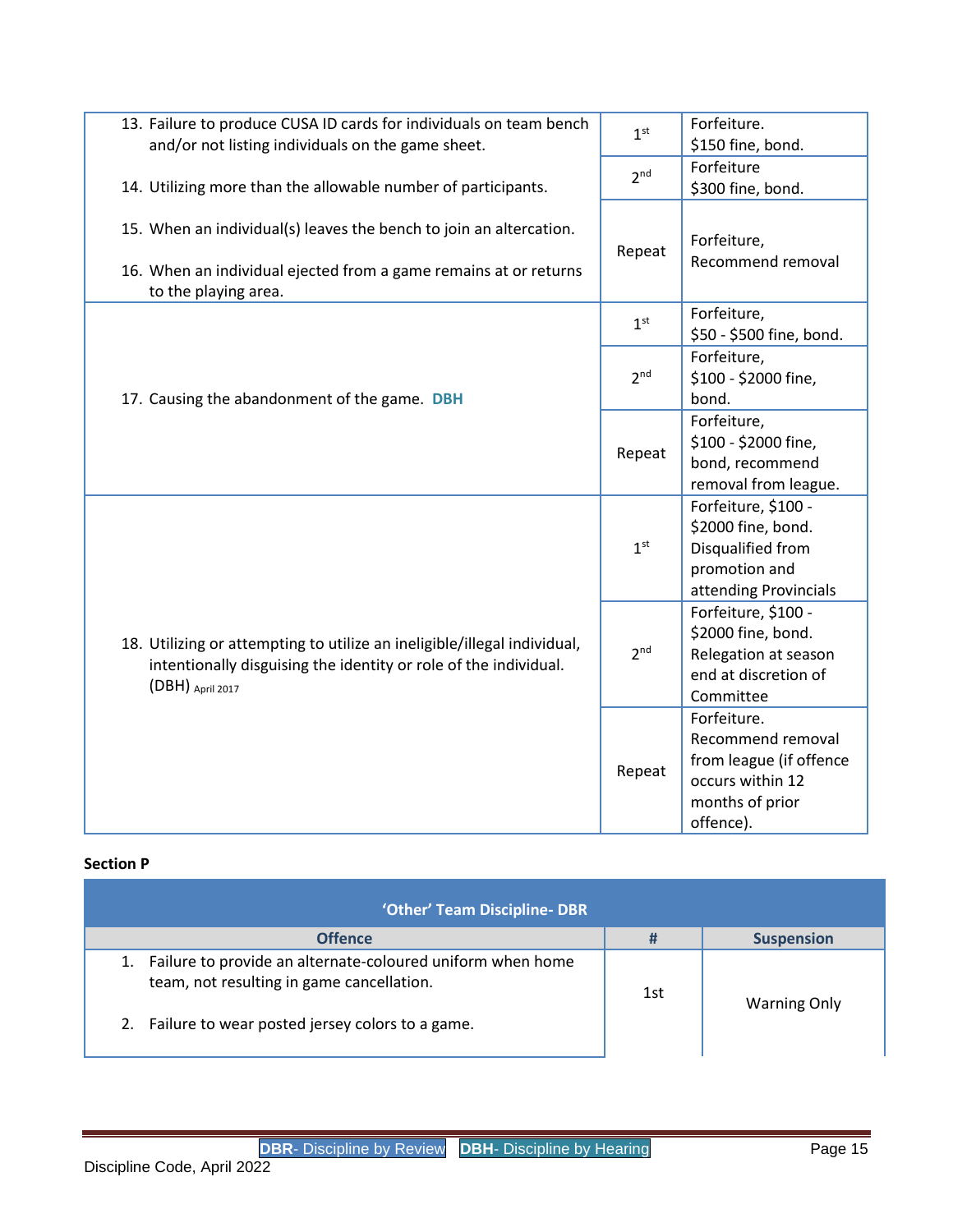| 3.<br>4. | Failure to supply two (2) suitable game balls, when they are<br>stipulated "home team" resulting in delay of game; however,<br>not resulting in game cancellation.<br>Failure to provide an official CUSA game sheet, not resulting in | 2 <sub>nd</sub>                                                                                                                                                      | \$25.00 |
|----------|----------------------------------------------------------------------------------------------------------------------------------------------------------------------------------------------------------------------------------------|----------------------------------------------------------------------------------------------------------------------------------------------------------------------|---------|
|          | game cancellation.                                                                                                                                                                                                                     |                                                                                                                                                                      |         |
| 5.       | Causing a scheduled kick off delay.                                                                                                                                                                                                    |                                                                                                                                                                      |         |
| 6.       | Inadvertent failure of a participant to provide an ID card to the<br>game official prior to entering the field of play but produced<br>upon request of the official or opposing team. No attempt to<br>deceive.                        | Repeat                                                                                                                                                               | \$50.00 |
| 7.       | Failure to identify an individual as a coach or manager on the<br>game sheet but has a valid ID card on request (June 2020)                                                                                                            |                                                                                                                                                                      |         |
| 8.       | Failure to have a consistent uniform kit for the entire team.                                                                                                                                                                          | 1st                                                                                                                                                                  | \$25.00 |
|          | 9. Failure to provide an assistant referee.<br>For those divisions that do not have a scheduled assistant                                                                                                                              | 2nd                                                                                                                                                                  | \$50.00 |
|          | referee, each team must supply one, regardless of the number<br>of players in attendance at the game. This person must be 16<br>years of age or older.                                                                                 | Repeat                                                                                                                                                               | \$50.00 |
|          | 10. Failure to attend provincials when team qualifies.                                                                                                                                                                                 | \$2000 & six (6) points deducted<br>from standings at<br>commencement of next season<br>(ID to ID and OD to OD).                                                     |         |
|          | 11. Failure to adhere to the Team Travel Code of Conduct                                                                                                                                                                               | Automatic review from the Board<br>with potential of lost eligibility to<br>represent CUSA at Provincials for<br>up to 12 months and possible<br>further sanctioning |         |

# <span id="page-15-0"></span>**Section Q**

<span id="page-15-1"></span>

| <b>Conduct of Spectators, Leaving the Field Without Permission- DBH</b>                                                                                                                               |                |               |  |
|-------------------------------------------------------------------------------------------------------------------------------------------------------------------------------------------------------|----------------|---------------|--|
| <b>Offence</b><br><b>Outcome</b>                                                                                                                                                                      |                |               |  |
| Teams are responsible and accountable for the conduct of their<br>spectators. Team supporters who enter the field of play may                                                                         | Fine           | Max. \$2000   |  |
| cause the team to be suspended from further play, further<br>discipline by the League and they may face expulsion from the                                                                            | <b>Bond</b>    | Max. \$10,000 |  |
| league.                                                                                                                                                                                               |                |               |  |
| Teams causing abandonment of a game by leaving the field of<br>2.<br>play without the referee's permission will be suspended for one<br>(1) year and not reinstated until a performance bond is paid. | and Forfeiture |               |  |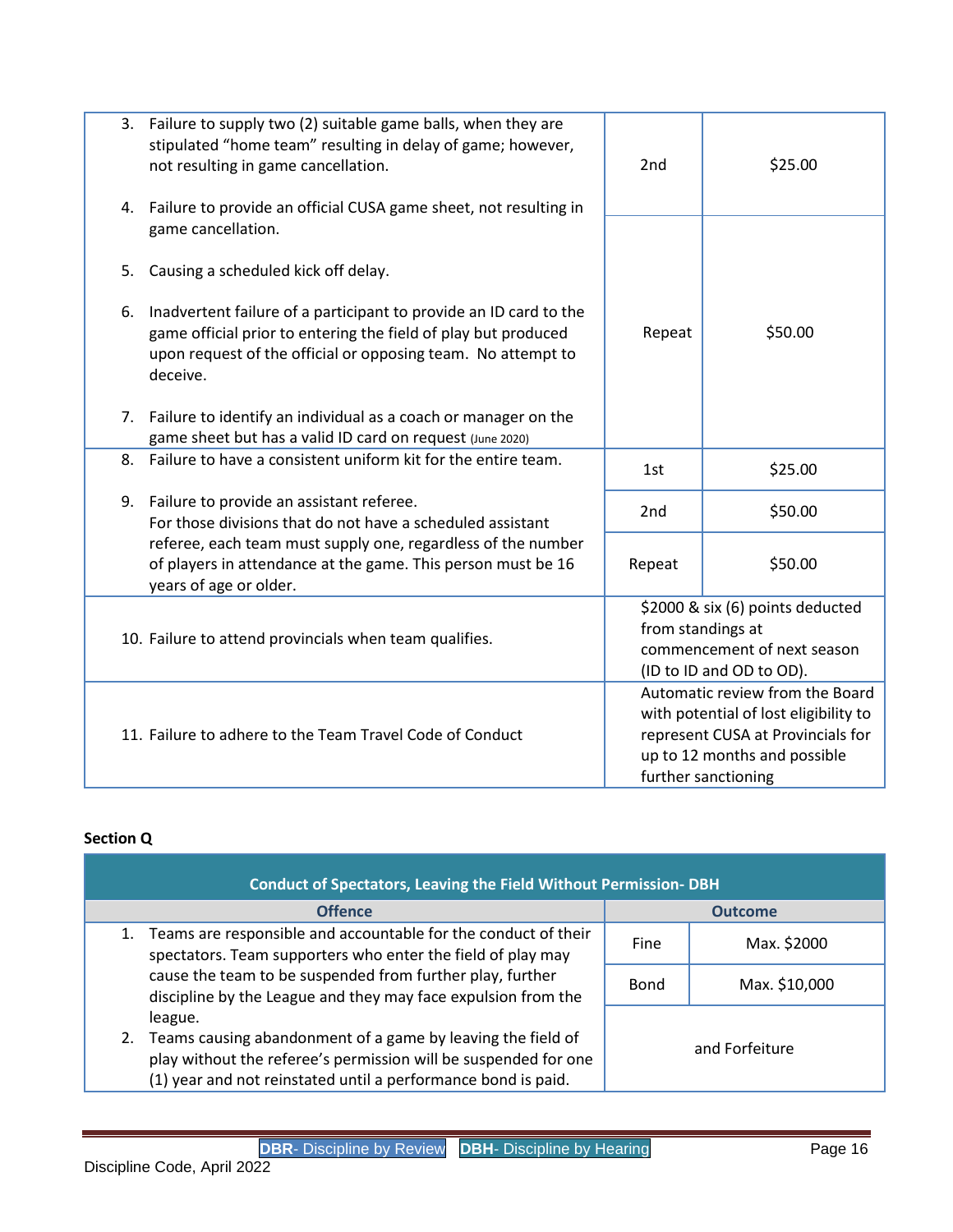#### <span id="page-16-0"></span>**GENERAL**

#### <span id="page-16-1"></span>**Section R**

<span id="page-16-2"></span>

| Abuse or Harassment, Falsification of Information- DBR |                                                                                                                                                                                                                                                                                                                      |                             |                                                   |  |
|--------------------------------------------------------|----------------------------------------------------------------------------------------------------------------------------------------------------------------------------------------------------------------------------------------------------------------------------------------------------------------------|-----------------------------|---------------------------------------------------|--|
| <b>Offence</b>                                         |                                                                                                                                                                                                                                                                                                                      | <b>Outcome</b>              |                                                   |  |
| 1.                                                     | Additional penalties may be applied if an individual                                                                                                                                                                                                                                                                 | Fines                       | Max. \$500                                        |  |
|                                                        | continues with dissent/abuse after ejection.<br>2. Verbal abuse of any League member, League Board or<br>Committee Member or League staff, will result in additional                                                                                                                                                 | <b>Bonds</b>                | Max. \$1000                                       |  |
|                                                        | sanctions such as, but not limited to, monetary penalties<br>and/or curtailment to League office/activities.                                                                                                                                                                                                         |                             |                                                   |  |
| 3.                                                     | Any participant who changes any information on a<br>registration form without the consent of the person<br>registered on such form or provides false or inaccurate                                                                                                                                                   | Participant<br>Fine         | Max \$500                                         |  |
|                                                        |                                                                                                                                                                                                                                                                                                                      | Participant<br>Bond         | Max. \$1000                                       |  |
|                                                        | information on such registration form, or falsifies a                                                                                                                                                                                                                                                                | Participant                 | Left to discretion of the                         |  |
|                                                        | signature on a registration form, may be subject to penalties<br>applied at the discretion of the Committee.                                                                                                                                                                                                         | Suspension                  | Discipline Committee.                             |  |
|                                                        |                                                                                                                                                                                                                                                                                                                      | <b>Team Fine</b>            | Max. \$2000                                       |  |
|                                                        |                                                                                                                                                                                                                                                                                                                      | Team Bond                   | Max. \$10,000                                     |  |
| 4.                                                     | Providing false information, or withholding information<br>(including date of birth, and where last registered if outside<br>the City of Calgary) on a player registration form, or<br>providing a false address, or registering under a false name,<br>will result in penalties at the discretion of the Committee. | Participant<br><b>Fines</b> | Max. \$500                                        |  |
|                                                        |                                                                                                                                                                                                                                                                                                                      | Participant<br>Bond         | Max. \$1000                                       |  |
|                                                        |                                                                                                                                                                                                                                                                                                                      | Participant<br>Suspension   | At the discretion of the<br>Discipline Committee. |  |

#### **Interpretation**

**Q** Consideration by the Discipline Committee is to be given to the fact that except in cases where fans impede upon the field, there is little that a team can do to control a fan. That means that if an official removes a fan or has security remove a fan then it is not an issue for which the team bears any responsibility. Unless certain criteria can be established i.e., the fan has a relationship to the team i.e., father of player, and unless the team is in a position where they can influence the behavior of the fan i.e., fan standing beside the bench, the team cannot be held responsible for the behavior of the fan. However, generally teams should still be advised that they are responsible so that where possible they influence their fans to behave in an acceptable manner. Source: Board Mar. 2012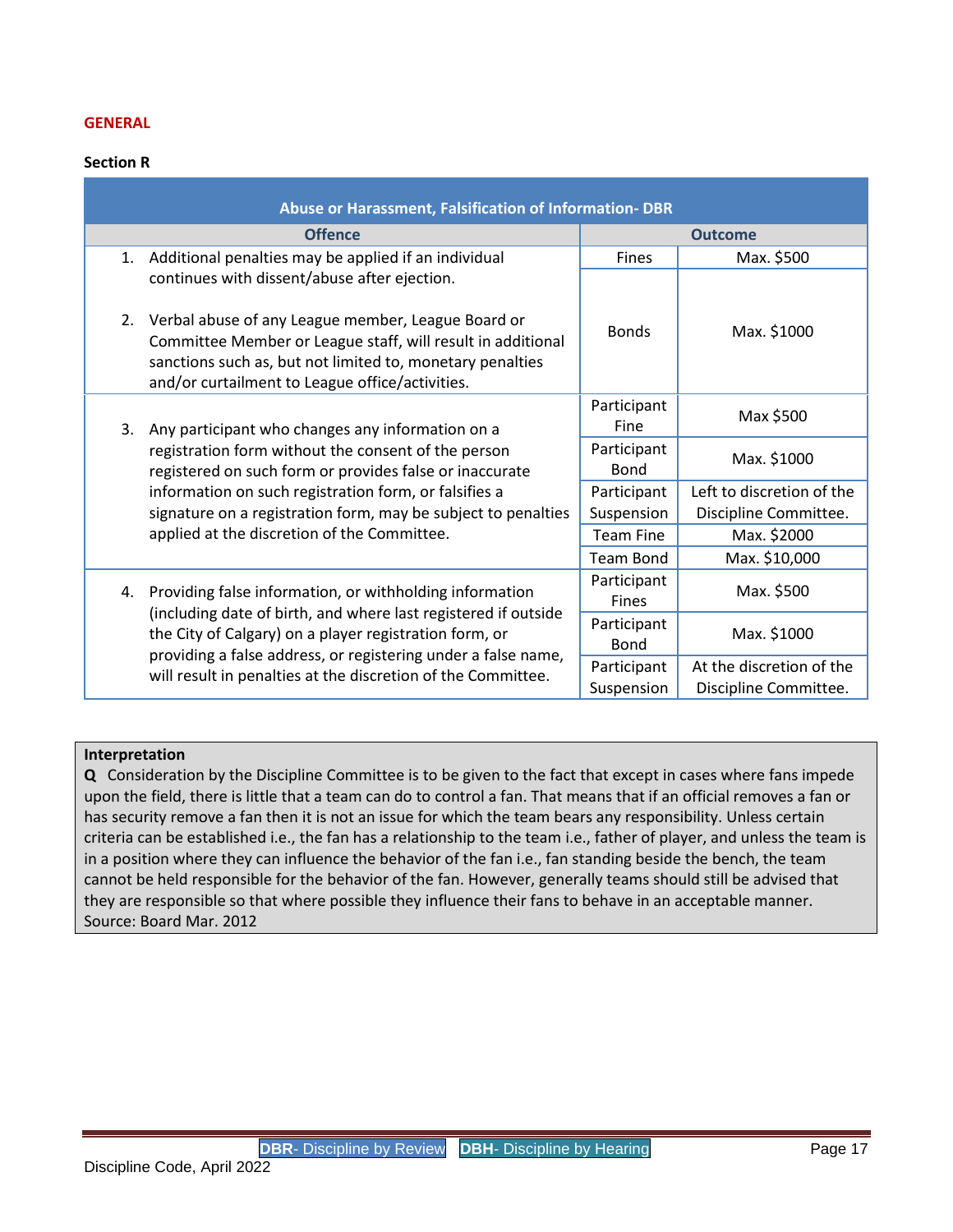# <span id="page-17-0"></span>**Section S**

<span id="page-17-1"></span>

| Bringing the Game into Disrepute through Unsportsmanlike Behavior-DBH                                                                                                                                                                                                                                                                                                                                                                                                                                                                                                                               |                                                         |                                                   |  |  |
|-----------------------------------------------------------------------------------------------------------------------------------------------------------------------------------------------------------------------------------------------------------------------------------------------------------------------------------------------------------------------------------------------------------------------------------------------------------------------------------------------------------------------------------------------------------------------------------------------------|---------------------------------------------------------|---------------------------------------------------|--|--|
| <b>Offence</b>                                                                                                                                                                                                                                                                                                                                                                                                                                                                                                                                                                                      | Outcome                                                 |                                                   |  |  |
| Unsporting behavior occurs when the game is brought into<br>1.<br>disrepute by unexpected or unprecedented behavior. It<br>offends the spirit of the game and can be directed against<br>opponents, colleagues, officials, or spectators.                                                                                                                                                                                                                                                                                                                                                           | Participant<br>Fine                                     | Max \$500                                         |  |  |
| Teams who fail to control the behavior and actions of their<br>players such that 2 or more red cards are earned in 2 separate<br>games may also be bringing the game into disrepute by their                                                                                                                                                                                                                                                                                                                                                                                                        | Participant<br>Bond                                     | Max. \$1000                                       |  |  |
| inability to manage their player conduct and may be required<br>to attend a Discipline Hearing.<br>Traditionally, a sportsman is accepted as being honest,                                                                                                                                                                                                                                                                                                                                                                                                                                          | Participant<br>Suspension                               | At the discretion of the<br>Discipline Committee. |  |  |
| honourable, and truthful, a fair player, good loser, good<br>example to others, a model of virtue, and a sportsman. It<br>follows, therefore, that conduct opposite to these tenets is<br>unsportsmanlike.                                                                                                                                                                                                                                                                                                                                                                                          | <b>Team Fine</b>                                        | Max. \$2000                                       |  |  |
| Any individual who commits any act or makes any statement<br>either verbally or in writing, or has been responsible for<br>conduct, continuing misconduct or any other matter which is<br>ungentlemanly, insulting, or improper behaviour or likely to<br>bring the game into disrepute, is deemed to be displaying<br>unsporting behaviour. This would include verbal threats<br>(actual or implied) to inflict bodily harm, malicious statements<br>to express a threat, to be a source of danger or menace, to<br>announce the possibility of a threat or to give signs or warning               | <b>Team Bond</b>                                        | Max. \$10,000                                     |  |  |
| of a possible threat.<br>Individuals, teams, or clubs found to display unsportsmanlike<br>behaviour may be subject to penalties applied at the<br>discretion of the Discipline Committee.<br>Behavior that impacts the League in attaining or retaining<br>2.<br>field/facility permits and that is contrary to the terms of those<br>permits will be unsportsmanlike. Examples of such behavior<br>include, but are not limited to, the consumption of alcohol on<br>facility property (except in a designated area provided by the<br>facility), public urination, and smoking in dressing rooms. | Possible recommendation for<br>removal from the League. |                                                   |  |  |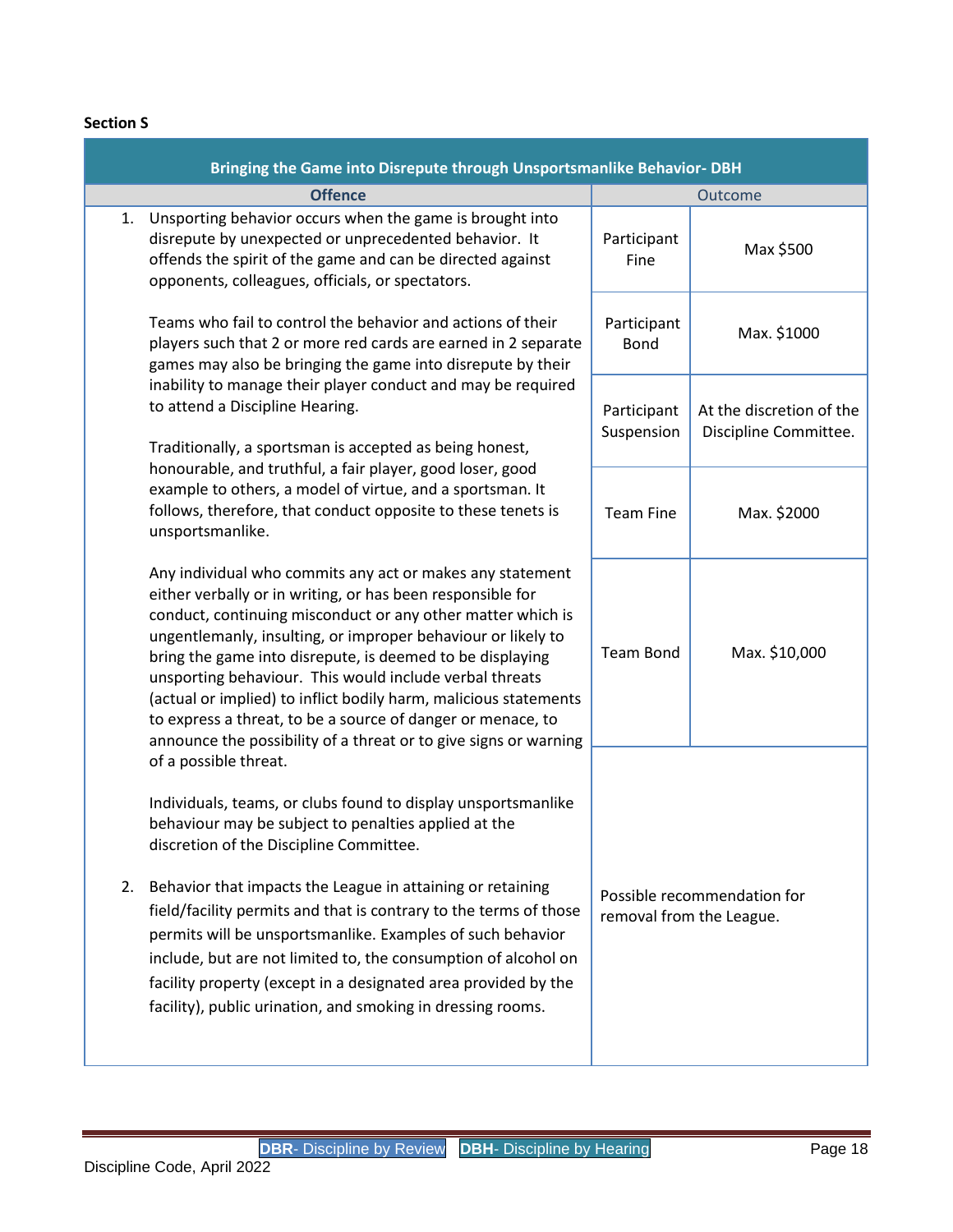#### <span id="page-18-0"></span>**Section T**

<span id="page-18-1"></span>

| <b>Team Conduct and Team Fair Play- DBR</b>                                                                                                                                   |                                                                                                                                                                                                                                                                                                                                                                                                                                                                                                                                                                                                                                                                                                                                                              |  |  |  |
|-------------------------------------------------------------------------------------------------------------------------------------------------------------------------------|--------------------------------------------------------------------------------------------------------------------------------------------------------------------------------------------------------------------------------------------------------------------------------------------------------------------------------------------------------------------------------------------------------------------------------------------------------------------------------------------------------------------------------------------------------------------------------------------------------------------------------------------------------------------------------------------------------------------------------------------------------------|--|--|--|
| <b>Offence</b>                                                                                                                                                                | <b>Outcome</b>                                                                                                                                                                                                                                                                                                                                                                                                                                                                                                                                                                                                                                                                                                                                               |  |  |  |
| Three (3) on-field forfeitures<br>1.<br>within a season.                                                                                                                      | Immediate recommendation to Board for team removal from the<br>League.                                                                                                                                                                                                                                                                                                                                                                                                                                                                                                                                                                                                                                                                                       |  |  |  |
| 2. A combination of four (4)<br>administrative and on-field<br>forfeitures.                                                                                                   | Immediate recommendation to Board for team removal from the<br>League.                                                                                                                                                                                                                                                                                                                                                                                                                                                                                                                                                                                                                                                                                       |  |  |  |
| Fair Play Standards<br>3.<br>Men's and Women's<br>a.<br>Failure to comply with Rule<br>12.5.1 or 17.7.1 April 2017                                                            | Team will receive a Discipline Notice outlining the Fair Play<br>expectations for the team's next registered season. Failure to meet<br>those expectations will result in a hearing with the Discipline<br>Committee.                                                                                                                                                                                                                                                                                                                                                                                                                                                                                                                                        |  |  |  |
| Men's and Women's<br>$h_{\cdot}$<br>Failure to comply with Rule<br>12.5.2 or 17.7.2 April 2017<br>Co-Ed<br>C <sub>1</sub><br>Failure to comply with Rule<br>22.6.1 April 2017 | Team will be required to appear before the Discipline Committee to<br>discuss their actions. On an individual case-by-case basis, outcomes<br>could include but are not limited to:<br>Removal from the League with possible limitation of the<br>$\bullet$<br>number of team players being able to register onto any one<br>other team in future seasons.<br>Fine and/or performance bond and continuation with<br>$\bullet$<br>probationary status.<br>Application of specific restrictions or conditions of acceptance<br>$\bullet$<br>into the League, i.e., removal of specific players or officials,<br>limitation of fans.<br>No further action, team has taken satisfactory measures to<br>$\bullet$<br>address reasons why fair play score was low. |  |  |  |

#### <span id="page-18-2"></span>**PART II ADDITIONAL OFFENCES/REQUIREMENTS**

#### <span id="page-18-4"></span><span id="page-18-3"></span>**Section U**

#### **Failure to Attend Hearing- DBR**

1. Individuals or teams who book an appointment with the Discipline Committee and fail to attend shall be subject to a fine of a minimum of \$50.00.

# <span id="page-18-6"></span><span id="page-18-5"></span>**Section V**

#### **Failure to Comply with League Requirements- DBR**

1. Teams that fail to comply with ASA Rule 13 (c) "failure to provide at least one individual to successfully complete an Entry Level Referee Course annually" can be subject to a fine of at least \$100.00.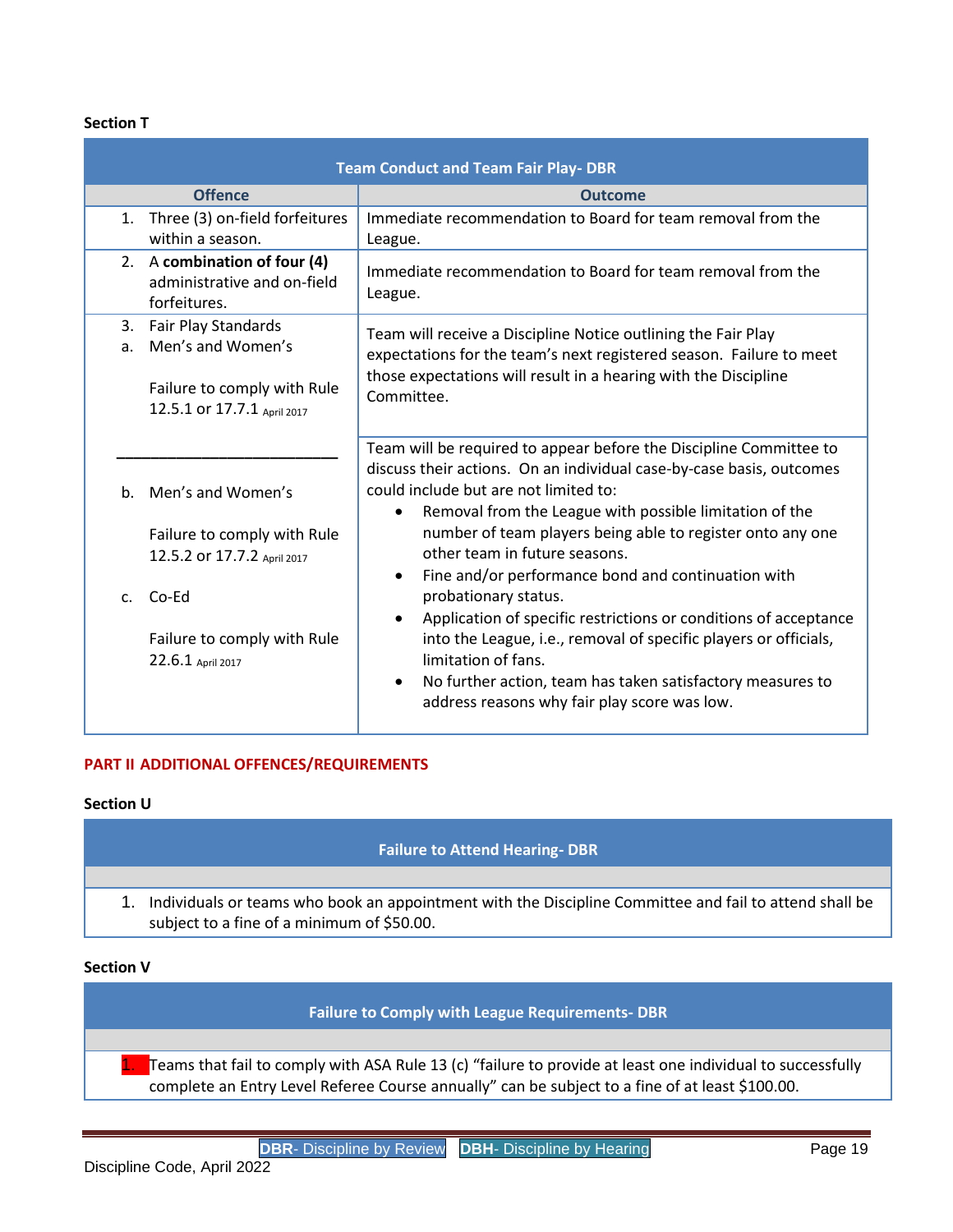- 2. Teams not being represented at an Annual General Meeting, or a Special General Meeting will be fined \$100.00 per eligible vote.
- 3. CUSA Member Teams, when requested, are required to provide at least one volunteer each for CUSA sponsored Casinos. Teams are subject to a minimum fine of \$50.00 for non-compliance.
- 4. Failure of teams to pay registration fees and other dues or levies on or before the stated deadline dates will incur a fine as per administrative guidelines and may be cause for expulsion from the League.

#### <span id="page-19-0"></span>**PART III MONETARY PENALTIES**

#### <span id="page-19-1"></span>**Section W**

<span id="page-19-2"></span>

| <b>Fines and Bonds- DBR</b> |                                                                                                                                                                                                                                                                                                                                                                                                                                                                                                                                                                                                                                                                                                                                                                                                                                                                                        |  |
|-----------------------------|----------------------------------------------------------------------------------------------------------------------------------------------------------------------------------------------------------------------------------------------------------------------------------------------------------------------------------------------------------------------------------------------------------------------------------------------------------------------------------------------------------------------------------------------------------------------------------------------------------------------------------------------------------------------------------------------------------------------------------------------------------------------------------------------------------------------------------------------------------------------------------------|--|
|                             |                                                                                                                                                                                                                                                                                                                                                                                                                                                                                                                                                                                                                                                                                                                                                                                                                                                                                        |  |
|                             | 1. All team fines must be paid before the next game and bonds must be paid in full within 30 days of being<br>assessed, unless otherwise directed by the Discipline Committee, or the team may be removed from the<br>league until such time the penalty has been paid.                                                                                                                                                                                                                                                                                                                                                                                                                                                                                                                                                                                                                |  |
|                             | 2. All bonds shall be held for a minimum of 24 months, effective the date that the payment was received.                                                                                                                                                                                                                                                                                                                                                                                                                                                                                                                                                                                                                                                                                                                                                                               |  |
| 3.                          | Fines will be imposed upon participants in the amount of \$15.00 per game to a maximum of \$500.00 for<br>suspensions totaling two (2) or more games.                                                                                                                                                                                                                                                                                                                                                                                                                                                                                                                                                                                                                                                                                                                                  |  |
| 4.                          | Monetary penalties to team officials may be doubled.                                                                                                                                                                                                                                                                                                                                                                                                                                                                                                                                                                                                                                                                                                                                                                                                                                   |  |
| 5.                          | Individuals may be bonded to a maximum of \$1000 per incident.                                                                                                                                                                                                                                                                                                                                                                                                                                                                                                                                                                                                                                                                                                                                                                                                                         |  |
| 6.                          | Teams may be fined to a maximum of \$2000 per incident.                                                                                                                                                                                                                                                                                                                                                                                                                                                                                                                                                                                                                                                                                                                                                                                                                                |  |
| 7.                          | Teams may be bonded to a maximum of \$10,000 per incident.                                                                                                                                                                                                                                                                                                                                                                                                                                                                                                                                                                                                                                                                                                                                                                                                                             |  |
|                             | 8. All participant fines/bonds must be paid before reinstatement.                                                                                                                                                                                                                                                                                                                                                                                                                                                                                                                                                                                                                                                                                                                                                                                                                      |  |
| 9.                          | If a team fails to pay its fines or post any bonds, because of a specific game incident, and the team ceases<br>to exist or is expelled from the League, all outstanding fines and/or bonds will be divided between all<br>players and team officials listed on the game sheet of the occurrence that resulted in the fine and/or<br>bond being levied against the team. These must be paid prior to the individual being allowed to register<br>on another team within the CUSA.                                                                                                                                                                                                                                                                                                                                                                                                      |  |
|                             | 10. If a team ceases to exist or is expelled from the League due to an accumulation of penalties or discipline,<br>all outstanding fines and/or bonds will be divided between all players and team officials listed on the<br>current roster. These must be paid prior to the individual being allowed to register on another team<br>within the League.                                                                                                                                                                                                                                                                                                                                                                                                                                                                                                                               |  |
|                             | 11. If a team fails to pay its fines or post any bonds levied against them, the following will apply:<br>The outstanding fines and/or bonds will be divided between all participants on the game sheet, the<br>a)<br>game sheet being that of the date of the incident that resulted in the fine and/or bond being levied<br>against the team. If the fine is not related to a game infraction, then the fine will be distributed to<br>participants on the team roster. These must be paid prior to the individual being allowed to register<br>on another team within the CUSA.<br>When a specific date for payment of a bond has been entered on the Discipline Notice the team<br>b)<br>failing to make that payment will have all scheduled games following that date cancelled and shall be<br>required to appear before the Board for consideration of removal from the League. |  |
|                             | 12. All appeal fees, fines, and bonds must be submitted to the appropriate League.                                                                                                                                                                                                                                                                                                                                                                                                                                                                                                                                                                                                                                                                                                                                                                                                     |  |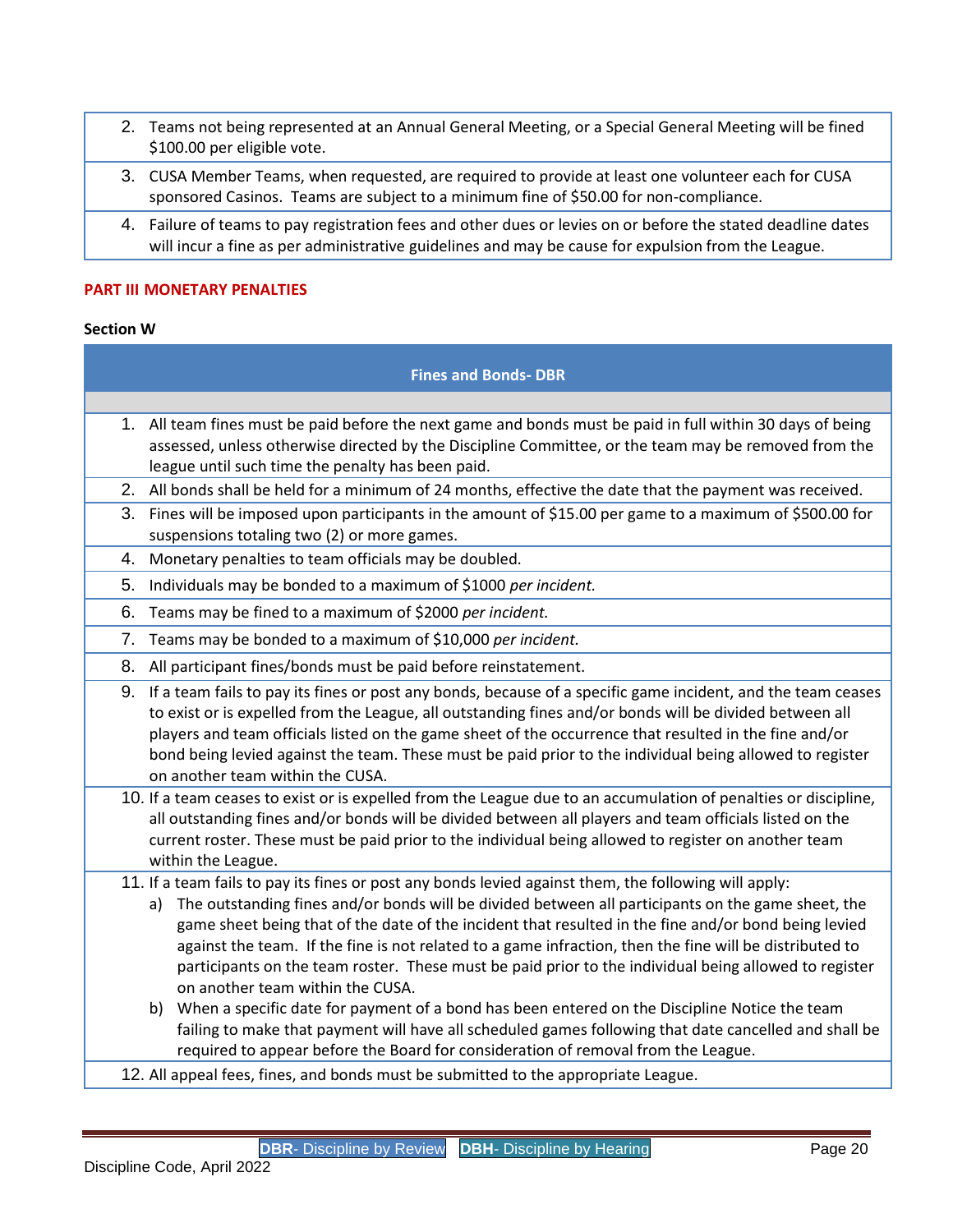<span id="page-20-0"></span>13. Bonds may be revoked if the player or team fails to meet the specific obligations of membership in the League that were guaranteed by the bond.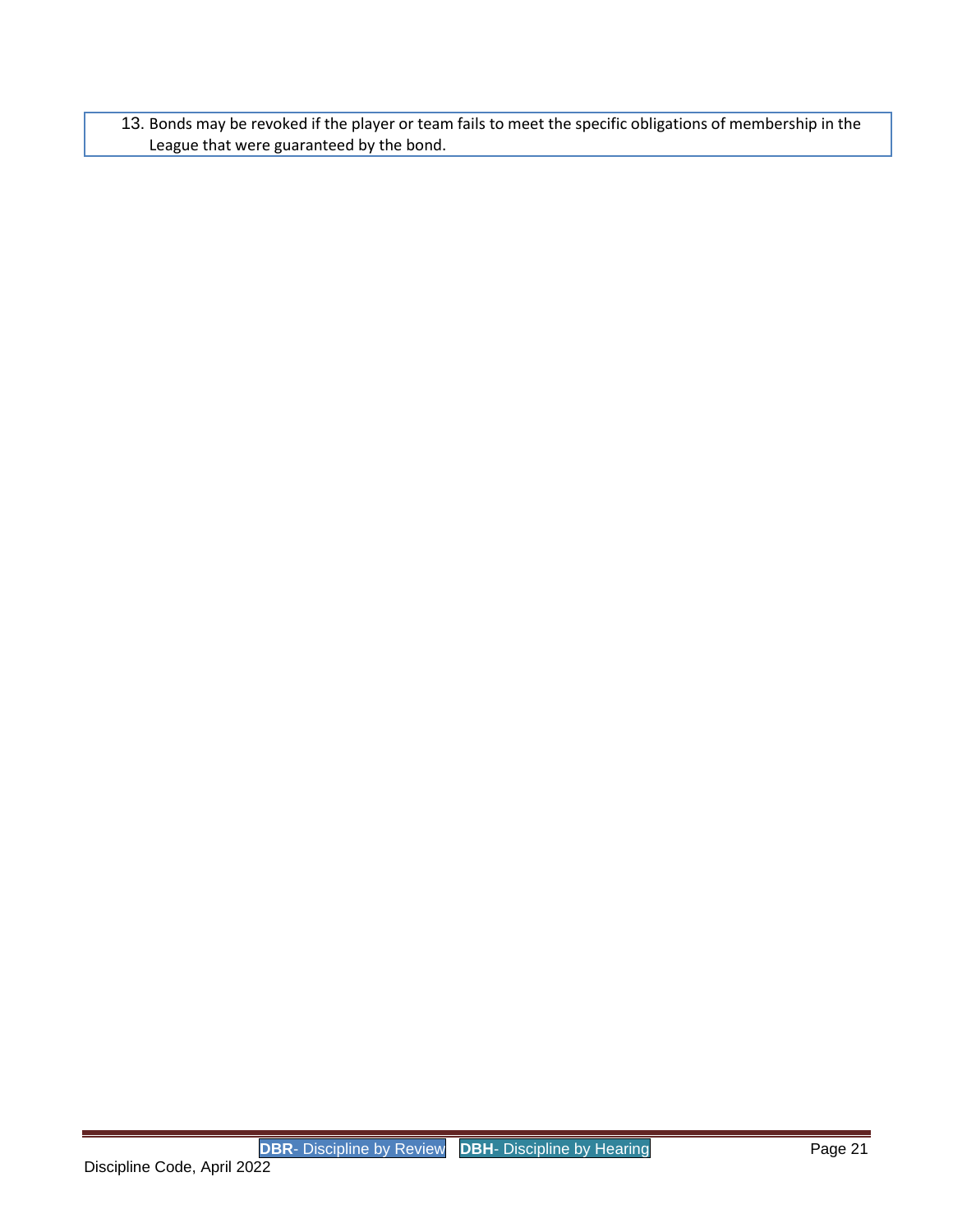# **PART IV DEFINITIONS**

Within this Code, the following words have meanings as provided.

#### **Annual General Meeting** the annual membership meeting of the League.

**ASA** the Alberta Soccer Association, the provincial governing body for soccer within Alberta.

**Assault** to attack someone physically or verbally in a violent way.

**Association** the Calgary United Soccer Association.

**Bench Official** includes those persons acting in the capacity of coach, manager, or trainer.

**Board** the Board of Directors of CUSA.

**Boarding** any contact by a player that forces an opponent to hit the perimeter wall in a manner that endangers the safety of that opponent. (Indoor game only).

**Bond (Performance Bond)** a financial guarantee to fulfill future obligations (previously not met).

**Caution**"A player is cautioned and shown the yellow card if they commits any of the seven following offences:

- 1. unsporting behaviour
- 2. dissent by word or action
- 3. persistently infringes the Laws of the game.
- 4. delays the restart of a game
- 5. fails to respect the required distance when play is restarted with a corner kick or free kick
- 6. enters or re-enters the field of play without the referee's permission
- 7. deliberately leaves the field of play without the referee's permission
- 8. Spits on the field of play (Indoor game only)"
- **Coach** an individual who provides or appears to provide instruction/guidance/direction and/or training to a team and its members.
- **Co-Ed** Co-Ed Recreational Indoor Soccer
- **Club** an organization with two or more teams, which share a common name, participating in at least one season annually.
- **CSA** the Canadian Soccer Association, the national governing body for soccer within Canada.
- **CUSA** Calgary United Soccer Association.
- **CWSA** Calgary Women's' Soccer Association
- **Default** see forfeiture.

**Discipline by Review (DBR)** discipline outcomes provided after administrative review of misconduct information only. Attendance at a hearing is still available, but optional.

**Discipline by Hearing (DBH)** discipline outcomes provided by Discipline Committee. Attendance at a hearing may or may not be mandatory.

**Dismissed** a term used when a red card issued to a player by a referee is removed, is no longer on that player's record and it is as if the card were never issued.

- **Dissent** expressed disagreement.
- **Director** a member who is elected or appointed to the Board.

**FIFA** the Federation Internationale de Football Association – the international governing body for soccer.

**Forfeiture** a game given up as a loss because of infractions committed by the team and or/players.

**Futsa**l the FIFA approved form of Indoor soccer recognized by ASA as a developmental program.

**Game ball** suitable, as so deemed by the game official.

**Game official** referee, assistant referees.

**Ineligible** not entitled or qualified, see Section L.

**Illegal** against the rules, see Section M.

# **Major Infraction** includes those infractions stated in Sections A, C – K.

**Manager** an individual who manages the affairs of the team/club.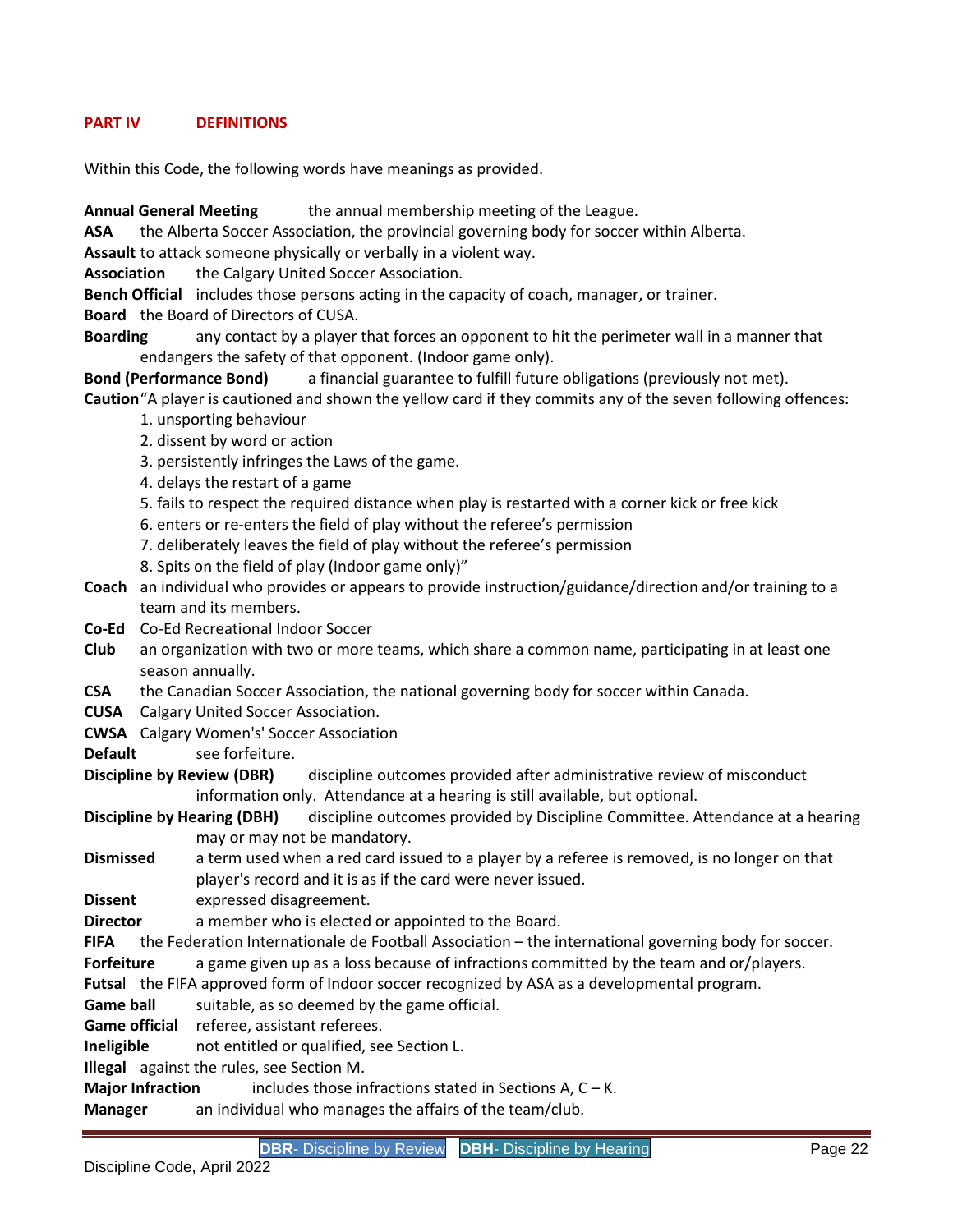**Member** a member in good standing of the Association.

- **No Further Action** a term used when a carded player receives no further disciplinary action for his red card offence other than the balance of the game(s) they have already missed. The card remains on the player's record. See also 'Dismissed'.
- **OIAL** offensive or insulting or abusive language and/or gestures (as so deemed by the game officials).

**Participant** an individual participating in any CUSA or Co-Ed game.

**Physically played** must meet minimum time requirement for the game to be official or if a match is abandoned, cancelled, or finally forfeited, a suspension is only considered to have been served if the team to which the suspended player belongs is not responsible for the facts that led to abandonment, cancellation or forfeit of the match.

**Player** a person taking (or intending to take) an active, on-field role in a game.

- **Player/Coach** a person appearing to act in the capacity of both a player and a coach.
- **Professional Foul** either denies the opposing team a goal or an obvious goal scoring opportunity by deliberately handling the ball (this does not apply to a goalkeeper in his own penalty area) or denies an obvious goal scoring opportunity to an opponent moving towards the player's goal by an offence punishable by a free kick or penalty kick.
- **Replacement Player** a player which replaces another on an ASA roster for Provincial Competition. See ASA Competition Rules for further guidelines around replacement players.

### **Sending off offence (Red Card)** "a player is sent off and shown the red card if they commit any of the following seven offences:

- 1. serious foul play
- 2. violent conduct
- 3. spits at an opponent or any other person
- 4. denies the opposing team a goal or an obvious goal scoring opportunity by deliberately handling the ball (this does not apply to a goalkeeper in his own penalty area)
- 5. denies an obvious goal scoring opportunity to an opponent moving towards the player's goal by an offence punishable by a free kick or penalty kick
- 6. uses offensive or insulting or abusive language and/or gestures
- 7. receives a second caution in the same match
- **Serious Foul Play (SFP)** "A tackle that endangers the safety of the opponent must be sanctioned as Serious Foul Play."
- **Soccer related activities** includes game activities such as coaching and/or managing and/or playing, and/or officiating (within CUSA and Co-Ed).
- **Soccer season** the Indoor Season shall be that program running mid-October to April and the Outdoor Season shall be that program running May to mid-October.
- **Special General Meeting** an additional general membership meeting of the League called to address issues specifically stated on the meeting notice.
- **Suspension** "A suspension is to be served in terms of matches or for a specific time. Only those matches played count towards execution of the suspension. If a match is abandoned, cancelled, or finally forfeited, suspension is only considered to have been served if the team to which the suspended player belongs is not responsible for the facts that led to abandonment, cancellation or forfeit of the match. If a suspension is combined with a fine, the suspension may be prolonged until the fine has been paid in full". (From Article 20 FIFA Discipline Code)
- **Team** a properly constituted or organized soccer team in the Calgary area.

**Team official** includes those persons appearing to act in the capacity of coach, manager, or trainer.

**Trainer** an individual who trains and/or helps prepare others for participation. This is usually accomplished with a planned program of appropriate physical exercises.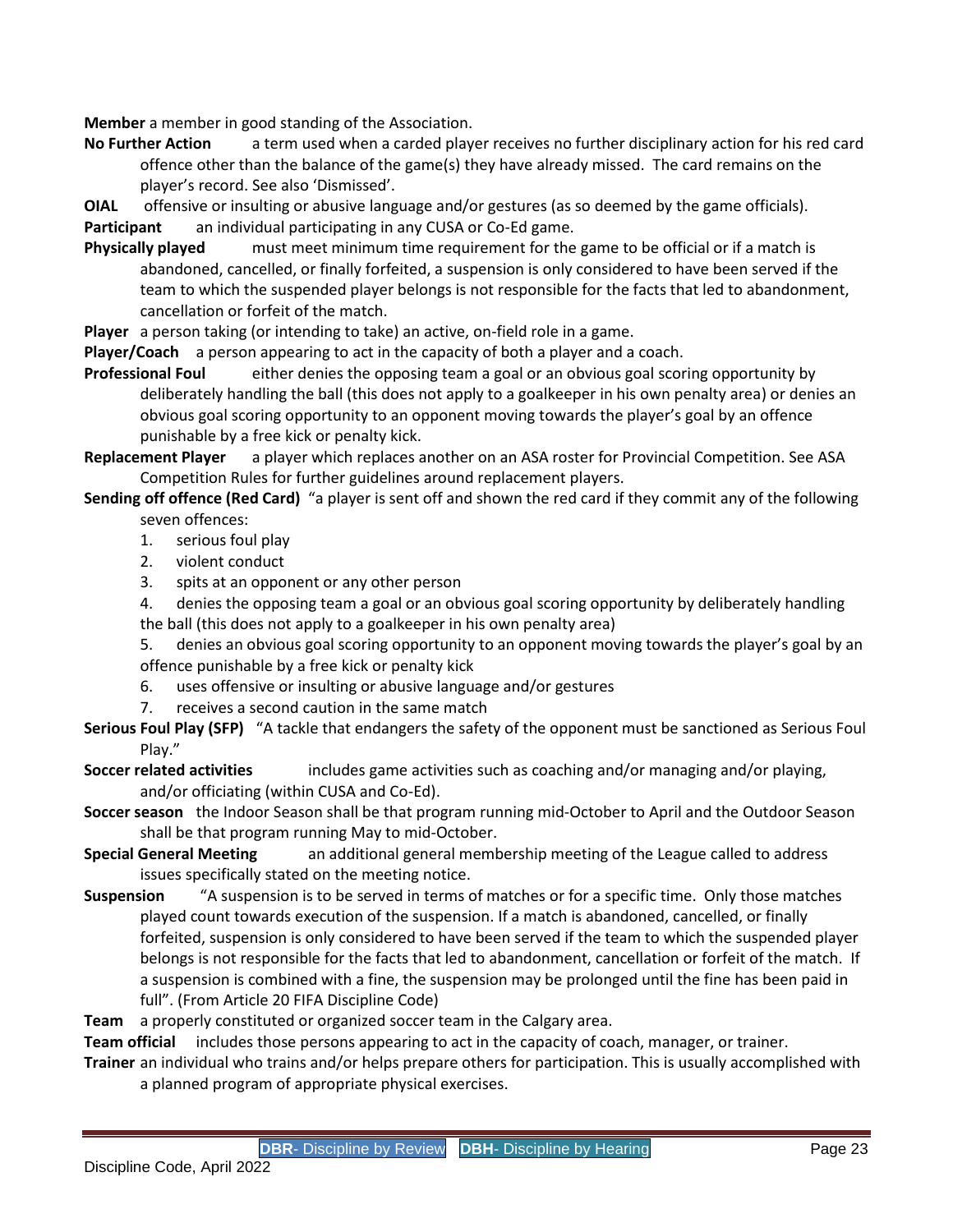- **Uniforms** a distinctive set of clothes for all team players consisting of a jersey, shorts and socks of uniform color and design. Each goalkeeper must wear colors that distinguish him from the other players, the referee, and the assistant referees.
- **Unsporting Behaviour** behaviour, that is unexpected or unprecedented, and that brings the game into disrepute. For purposes of this Code, this definition does not refer to the Unsporting Behaviour that is a yellow card offence under FIFA rules.
- **Unregistered participant** an individual who has not registered to a CUSA and/or Co-Ed team for the current season.
- **Violent Conduct (VC)** "Violent conduct may occur either on the field of play or outside its boundaries, whether the ball is in play or not. A player is guilty of violent conduct if he uses excessive force or brutality against an opponent when not challenging for the ball. He is also guilty of violent conduct if he uses excessive force or brutality against a team-mate or any other person."

### <span id="page-23-0"></span>**SCHEDULE A- Discipline Committee Hearings**

#### <span id="page-23-1"></span>**Guidelines**

- 1. Discipline Hearings are held once a week. All Discipline cases received by the League will be sent to the next immediate hearing date, which is on *Thursdays* of most weeks, Hearings are held at the Calgary Soccer Centre.
- 2. An accused, or their representative, is afforded the opportunity to attend a Discipline Hearing.
	- a. To have a voice at a hearing, the accused or their representative must have been at the game/incident and identified on the game sheet.
		- i. Witnesses of the incident, not identified on the game sheet, can provide written accounts to the hearing.
	- b. Any individual not identified on the game sheet will be considered as a witness, not a representative and their attendance is at the discretion of the Committee. (to align with ASA policy)
	- c. Where the accused is below the age of majority, a designated representative of the age of majority must also be present.
		- i. An accused below the age of majority, playing in an adult league, can represent themselves at the hearing if written consent by their legal guardian has been provided.
		- ii. An accused below the age of majority can be represented by a team official that was present at the game/incident in question.
	- d. Representation for a team or Club at a Discipline Committee Hearing shall be restricted to individuals on the game sheet at the time of the incident. Team or Club officials may attend; however, their participation is at the discretion of the Committee.
	- e. At a hearing those representing the team or individual shall not exceed three individuals.
- 3. Any person accused of misconduct shall be given a written notice of pending discipline.
	- a. The notice shall provide the person and/or team representative with
		- i. either the possible suspension or opportunity to attend a discipline hearing,
		- ii. the opportunity to attend a discipline hearing, or
		- iii. the requirement to attend a mandatory discipline hearing.
		- b. Given that the League has published hearing dates then the following applies.
			- i. If the accused does not provide a response in the timelines specified in the written notice of pending discipline action, the League will assume that the accused is waiving their right to a hearing and will accept the prescribed penalties by the Discipline Committee.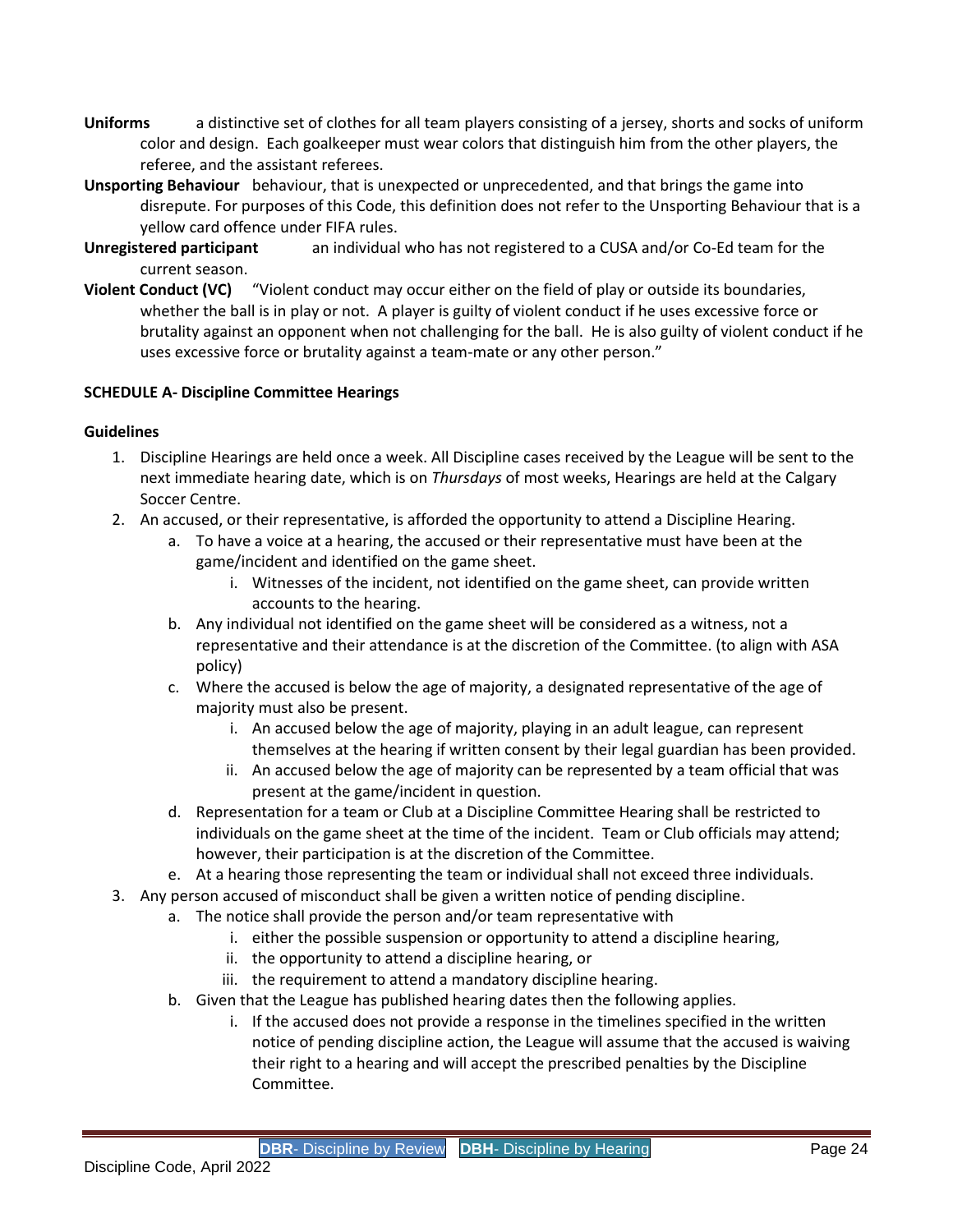- ii. By not responding to the written notice, a party is waiving their right to appeal the decision of the Discipline Committee.
- iii. The accused or their representative may request that the discipline hearing be held on a future date other than the next immediate regular date following the incident and the receipt of the documentation. The Chairman of the Discipline Committee may decline a request of a team to hold over a team discipline depending on the nature and severity of the offence.
- c. In the absence of an email address for the accused, a team official will be the player's representative until advised otherwise.
- 4. The League, through the Discipline Code or at the request of the Committee Chair, may identify infractions where attendance at a Discipline Hearing is not optional for the accused or team representative.
- 5. In situations where a game has been abandoned, both teams will be requested to attend the discipline hearing. Failure to attend the hearing by either team will result in their team waiving their right to appeal the decision.
- 6. Game officials, referee and/or assistant referees, may be invited to a hearing, at the discretion of the Committee.
- 7. Documentation associated with the misconduct shall be provided in advance of the hearing.
	- a. Documents, at a minimum, will include the Discipline Report and the Discipline Code and other documents the Committee is expected to hear. (to align with ASA policy)
- 8. A Discipline Committee shall have three (3) members.
	- a. One (1) will act as Chairman.
	- b. One (1) of the Committee shall act as recording secretary or a non-voting secretary will be provided by the League.
	- c. If the Committee, through introductions, determines a conflict of interest or bias, the panel can be reduced to two (2) members if agreed to in writing by the accused, or adjourned and rescheduled according to the required timelines.
- 9. The Discipline Hearing Committee members will be provided the name, club/team of the accused in advance of the hearing so that conflict of interest or bias can be determined.
- 10. The Committee members will be introduced to the accused at the beginning of the hearing, providing soccer affiliations and general backgrounds, to allow the accused the opportunity to record any objection to the Committee members before the hearing begins.
- 11. The accused or their representative can be given the option to provide written consent to waive any of the rules listed above.
	- a. The consent must be signed and dated by the accused or their representative and a member of the Discipline Committee or CUSA representative.
- 12. The decision of the Discipline Committee will generally be available verbally the next working day and will be sent to the accused no later than ten (10) working days after the hearing.
- 13. Notification will be provided to:
	- a. The participant, or representative, and their team official for Player Discipline.
	- b. The Primary Contact/Team Owner for Team Discipline

# <span id="page-24-0"></span>**Process of a Discipline Committee Hearing**

- 1. Hearings are generally set in 15 20-minute intervals.
- 2. Committee members review related documents such as misconduct reports, game sheets and any other submitted information, including, at their discretion, any recording, or photographs of the incident. At the discretion of the Discipline Committee, the Discipline Committee may accept and review any written submission provided by any party who is the subject of a disciplinary hearing; however, the acceptance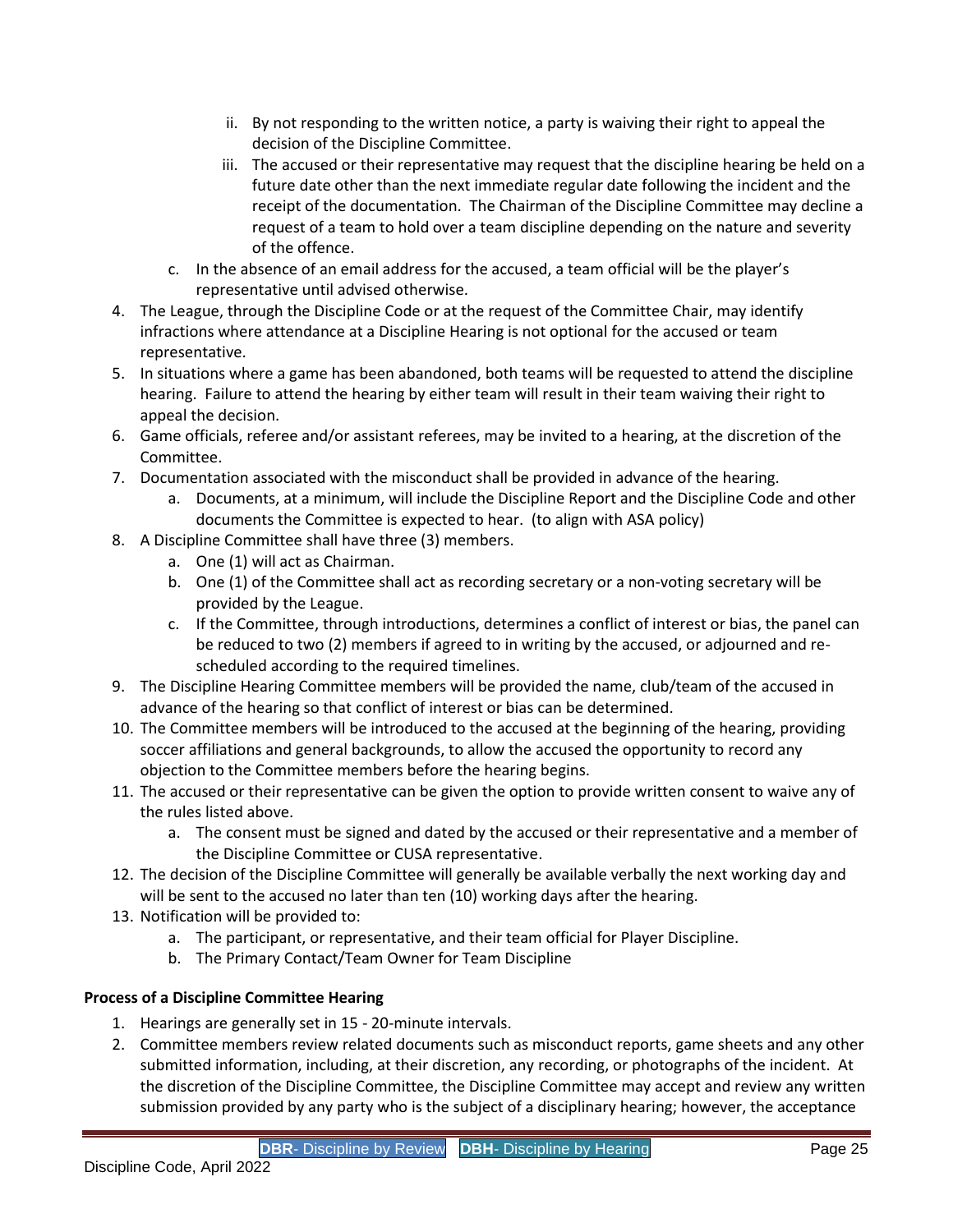of any written submission by the Discipline Committee shall in no way provide an avenue for appeal unless the party subject to the disciplinary hearing attends such hearing.

- 3. The participants are called into the Hearing Room.
- 4. Committee members are introduced along with their affiliations.
- 5. When a Discipline Committee is comprised of two (2) or fewer members, the player or team representative shall note on the Notice of Discipline their acceptance of the Committee. If the player or team representative requests a committee of at least three (3) members, the hearing shall be postponed until such time as three (3) members can be present.
- 6. The misconduct report is read aloud.
- 7. The participants are asked to present their information. After questions have been asked and answered, the participants will be excused.
- 8. Committee members deliberate, determining the outcome of the disciplinary action.
- 9. The re-scheduling of missed hearings is at the discretion of CUSA, and the decision will be final.

# <span id="page-25-0"></span>**SCHEDULE B- Appeal Committee Hearings**

#### <span id="page-25-1"></span>**Guidelines**

- 1. The Appeal Committee is comprised of three (3) members. The Chair and the remaining two individuals are volunteers.
- 2. Appeals concerning the decision of the League Discipline Committee must be made in writing, to the Board of Directors within ten (10) consecutive days from receipt of notification of the decision rendered. Receipt for this clause shall be defined as three (3) business days from date posted by regular mail or two (2) business days by registered mail or immediate if sent by email.
	- a. Letters received without the required fee, \$150.00, will not be considered as letters of appeal until the appeal fee is received.
	- b. If the fee is received outside the specified timelines for appeals, the appeal will not be accepted.
- 3. During the appeal process, the decision made by the Discipline Committee will stand, pending the appeal.
- 4. Each Individual or Team must independently submit an appeal.
- 5. Upon receipt of the letter of appeal, the Appeal Committee Chairman will review the information to determine if there are grounds for appeal.
- 6. Leave for Appeal shall be granted if the following condition is met according to the Appeal Committee Chairman.
	- a. The acceptable grounds for appeal from a CUSA Discipline Committee decision would be:
		- i. not following the guidelines for discipline outcomes (Rules & Regulations, Discipline Code),
		- ii. not following the procedures as mandated by ASA for Affiliate Members (Appendix A of ASA Governance Policy on Discipline & Appeals),
		- iii. Discipline Committee was biased or influenced by bias.
	- b. Leave for appeal would not be granted to challenge the results of a hearing or because of ignorance of CUSA Rules and Regulations or the Discipline Code.
- 7. Appeals will be dealt with at the next regular meeting of the CUSA Board of Directors.
- 8. Representation for a participant at an Appeal Hearing shall be restricted to the appellant and/or individuals attending the original Discipline Committee Hearing.
- 9. Representation for a Team or Club at an Appeal Hearing shall be restricted to those participants at the Discipline Committee Hearing.